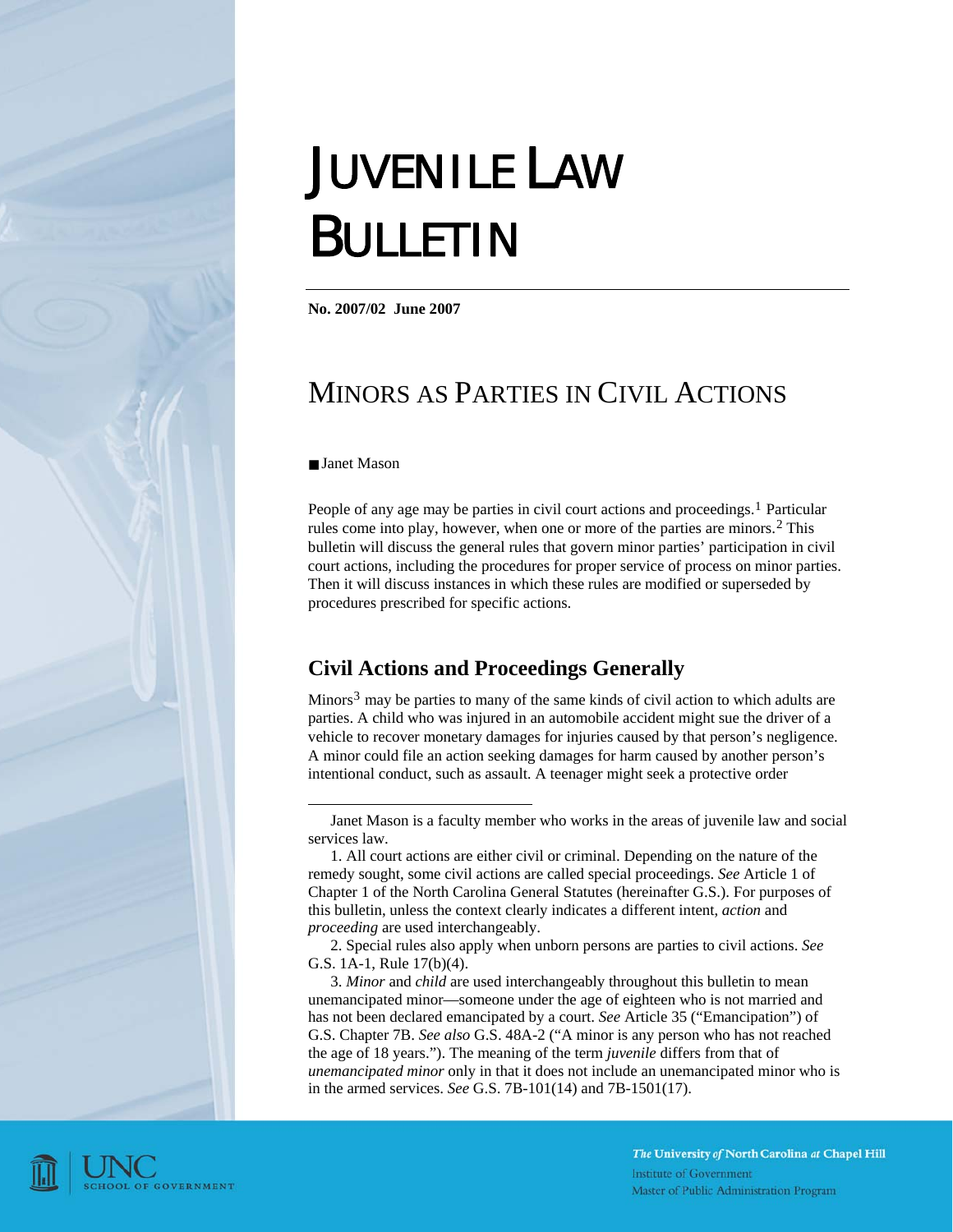under the state's domestic violence  $laws<sup>4</sup>$  $laws<sup>4</sup>$  $laws<sup>4</sup>$  or a civil no-contact order against someone who has been stalking her.<sup>[5](#page-1-1)</sup> Minors frequently are parties to proceedings involving inheritance, estate, or other

property issues. In these and other civil actions a minor may be the plaintiff or petitioner who initiates the action, but a minor also may be the defendant or respondent in a case initiated by someone else.

#### **Participation**

Minors generally are considered to be legally incompetent to transact business or to participate on their own in legal proceedings. $6$  For that reason, Rule 17 of the North Carolina Rules of Civil Procedure says that a minor may initiate or defend a civil action only through (1) a general guardian, (2) a testamentary guardian, or  $(3)$  a guardian ad litem.<sup>[7](#page-1-3)</sup> In addition to enabling litigation involving a minor to move forward despite the child's legal incapacity, this representative serves to ensure the protection of the minor's rights throughout a proceeding—a role that is shared by the court.<sup>[8](#page-1-4)</sup>

Although Rule 17 does not mention exceptions, all of the Rules of Civil Procedure are subject to being superseded by procedures prescribed by other statutes.<sup>[9](#page-1-5)</sup> One statute enacted more recently than the Rules of Civil Procedure provides that the guardian

<span id="page-1-0"></span> $\overline{a}$ 

<span id="page-1-9"></span><span id="page-1-8"></span><span id="page-1-7"></span><span id="page-1-6"></span><span id="page-1-2"></span><span id="page-1-1"></span>6. *See* G.S. 35A-1201(a)(6) ("Minors, because they are legally incompetent to transact business or give consent for most purposes, need responsible, accountable adults to handle property or benefits to which they are entitled."). An emancipated minor, on the other hand, "has the same right to make contracts and conveyances, to sue and to be sued, and to transact business as if [the minor] were an adult." G.S. 7B-3507.

<span id="page-1-10"></span><span id="page-1-3"></span>7. G.S. 1A-1, Rule 17(b)(1) and (2) provide that a minor plaintiff must appear and a minor defendant must defend "by general or testamentary guardian, if they have any within the State or by guardian ad litem appointed" as provided in the rule.

<span id="page-1-12"></span><span id="page-1-11"></span><span id="page-1-4"></span>8."Infants are favorites of the courts, and the courts are duty-bound to protect their rights and interests in all actions and proceedings whether they are represented by guardians or not." Tart v. Register, 257 N.C. 161, 171, 125 S.E.2d 754, 761 (1962).

<span id="page-1-5"></span>9. G.S. 1A-1, Rule 1, states that the rules govern procedures in all civil actions and proceedings "except when a differing procedure is prescribed by statute."

of a minor's estate may sue or defend on behalf of the minor ward,  $10$  and another says that a guardian of the child's person appointed in a juvenile proceeding may represent the ward in all legal actions.<sup>[11](#page-1-7)</sup> In addition, statutes relating to specific types of civil actions sometimes prescribe procedures for representation of and participation by a minor party.

#### *General guardian*

A *general guardian* is an individual appointed by the court to serve as both *guardian of the person* and *guardian of the estate* of a minor.[12](#page-1-8) Proceedings for the appointment of guardians for minors are before the clerk of superior court, who has jurisdiction to appoint a guardian of the estate for any minor who has property or assets that need to be managed.<sup>[13](#page-1-9)</sup> The clerk also has jurisdiction to appoint a guardian of the person to be responsible for the care, custody, and control of a minor, but only when the minor does not have a *natural guardian*. [14](#page-1-10) The law says that parents are the natural guardians of their minor children<sup>[15](#page-1-11)</sup> and, of course, most children do have a living parent. Because there are relatively few circumstances in which the clerk has jurisdiction to appoint a guardian of the person or a general guardian for a minor, few children in North Carolina have court-appointed general guardians through whom they can participate in civil litigation.<sup>[16](#page-1-12)</sup> Although the law does not say so explicitly, it seems clear that a parent's status as a

10. G.S. 35A-1252.

1

- 11. G.S. 7B-600(a) and 7B-2001(2).
- 12. G.S. 35A-1202(7).
- 13. G.S. 35A-1203(a) and -1224(a).

14. *Id*. The district court in a juvenile proceeding may appoint a guardian of the person for any child who is the subject of an abuse, neglect, or dependency petition or who is alleged to be undisciplined or delinquent. The district court does not have authority to appoint a general guardian or a guardian of the estate. G.S. 7B-600 and -2001.

15. G.S. 35A-1201(a)(6).

16. When a minor is incompetent for reasons other than age and will need a guardian as an adult, the clerk has jurisdiction during the six months before the minor reaches age eighteen to conduct an incompetence proceeding and appoint a guardian, which could be a general guardian, for the minor. *See* G.S. 35A-1101(8) (definition of *incompetent child*), G.S. 35A-1202(11) (definition of *incompetent person*), and G.S. 35A-1203 (jurisdiction of the clerk).

<sup>4.</sup> *See* G.S. Ch. 50B.

<sup>5.</sup> *See* G.S. Ch. 50C.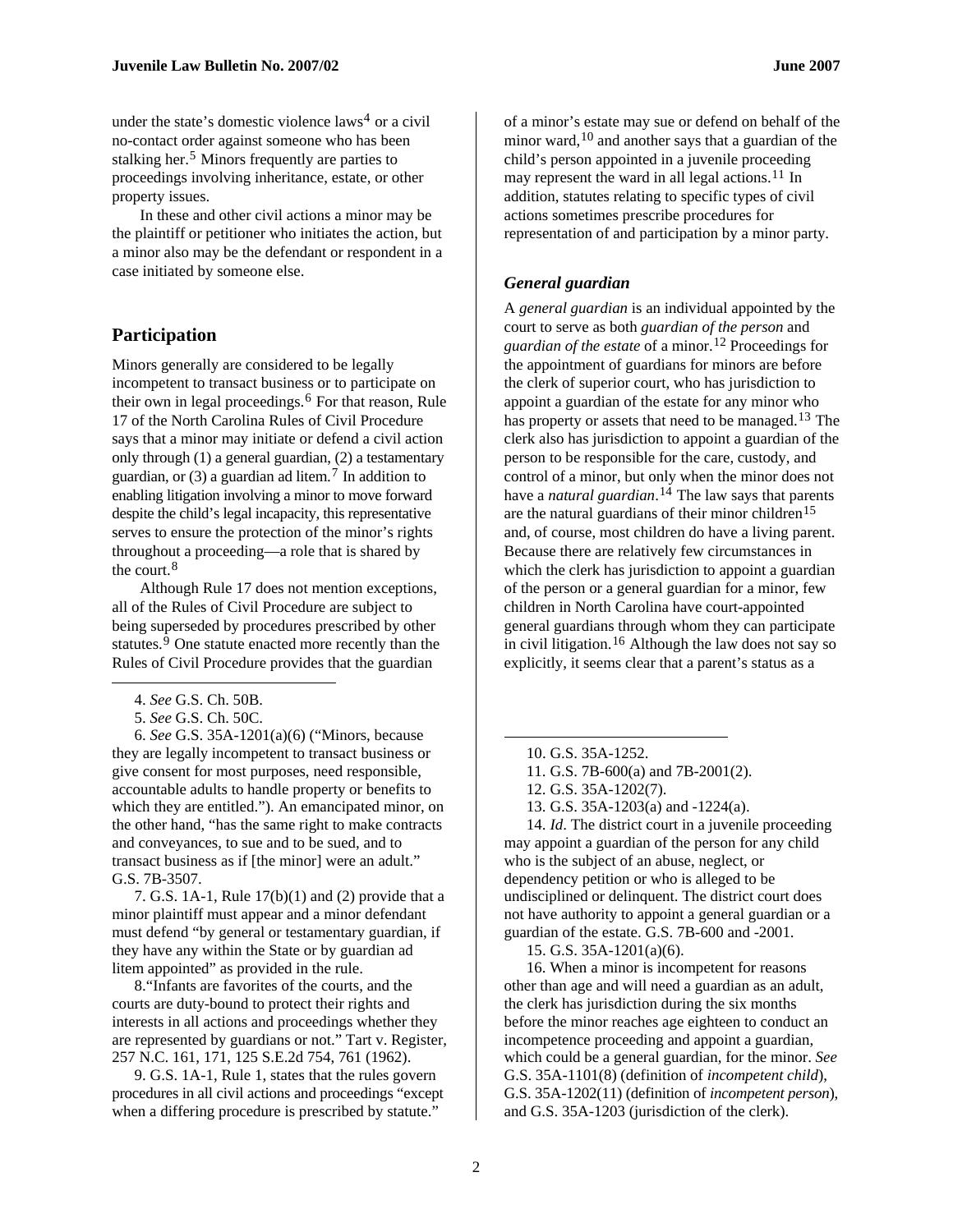child's natural guardian does not render the parent the child's general guardian as that term is most often used. $17$ 

#### *Testamentary guardian*

The only use of the term *testamentary guardian* in the North Carolina General Statutes is in Rule 17 of the Rules of Civil Procedure, which contains the requirement that a minor participate in a civil action through a general guardian, a testamentary guardian, or a guardian ad litem. Although the term might suggest that a parent in his or her will can appoint someone to serve as guardian for a surviving child after the parent's death, a parent is limited to making a testamentary recommendation with respect to guardianship of his or her children.[18](#page-2-1) The individual named in a parent's will does not become the child's guardian automatically if the parent dies; he or she assumes that role only if appointed by the clerk of superior court. The clerk must give the parent's recommendation substantial weight but is not bound by it.  $19$ 

If both of a child's parents are deceased, the child might have a general guardian, as described above. If both parents are deceased and the clerk names a person recommended in the parent's will only as guardian of the child's person or guardian of the child's estate, that individual might be considered the child's testamentary guardian. Otherwise, the term really has no meaning unless it is in relation to a guardian appointed pursuant to the law of another state that gives it meaning.<sup>[20](#page-2-3)</sup>

 $\overline{a}$ 

19. G.S. 35A-1224(d).

#### *Other guardians*

Two statutes, which make no reference to Rule 17, give guardians other than general and testamentary guardians broad authority to bring and defend civil actions on behalf of minors.

- The North Carolina guardianship law states that either a general guardian *or* a guardian of the estate appointed by the clerk of superior court for a minor ward is authorized to "maintain any appropriate action or proceeding to obtain support to which the ward is legally entitled, to recover possession of any of the ward's property, to determine the title thereto, or to recover damages for any injury done to any of the ward's property; also, to compromise, adjust, arbitrate, sue on or defend, abandon, or otherwise deal with and settle any other claims in favor of or against the ward."[21](#page-2-4) This authority is couched in terms of the guardian's power to collect, preserve, manage, or administer the ward's estate. It probably does not extend to matters that cannot be tied in any way to the ward's financial or property interests.
- The Juvenile Code, on the other hand, states that a guardian of the person appointed for a minor in a juvenile proceeding may "represent the juvenile in legal actions before any court."[22](#page-2-5) A district court judge may appoint a guardian of the person for a juvenile at any stage of a proceeding in which the juvenile has been alleged or adjudicated to be abused, neglected, dependent, undisciplined, or delinquent, after finding that the appointment would be in the juvenile's best interest. A guardian of the person appointed for a minor by the clerk of superior court is not authorized to represent the minor in legal actions.[23](#page-2-6)

#### *Guardian ad litem*

Because few children have court-appointed guardians of any type, most minors are required to participate in civil actions or proceedings through a person the court appoints as the minor's guardian ad litem. The

<span id="page-2-0"></span><sup>17.</sup> The term *guardian* is almost always used to signify someone other than a parent. See, for example, G.S. 36C-3-303, which says in relation to trust matters, "A parent may represent and bind the parent's minor child if a general guardian, guardian of the estate, or guardian of the person for the child has not been appointed."

<sup>18.</sup> G.S. 35A-1225.

<span id="page-2-6"></span><span id="page-2-5"></span><span id="page-2-4"></span><span id="page-2-3"></span><span id="page-2-2"></span><span id="page-2-1"></span><sup>20.</sup> *See*, *e.g.*, GA. CODE ANN., § 29-1-1(25) (definition) and § 29-2-4(b) ("Unless the minor has another living parent, upon probate of the parent's will, letters of guardianship shall be issued to the individual nominated in the will who shall serve as testamentary guardian without notice or hearing provided that the individual is willing to serve.")

<sup>21.</sup> G.S. 35A-1252.

<sup>22.</sup> G.S. 7B-600(a) and 7B-2001(2).

<sup>23.</sup> *See* G.S. 35A-1241. The clerk may appoint a guardian of the person only for a minor who has no parents. G.S. 35A-1224(a).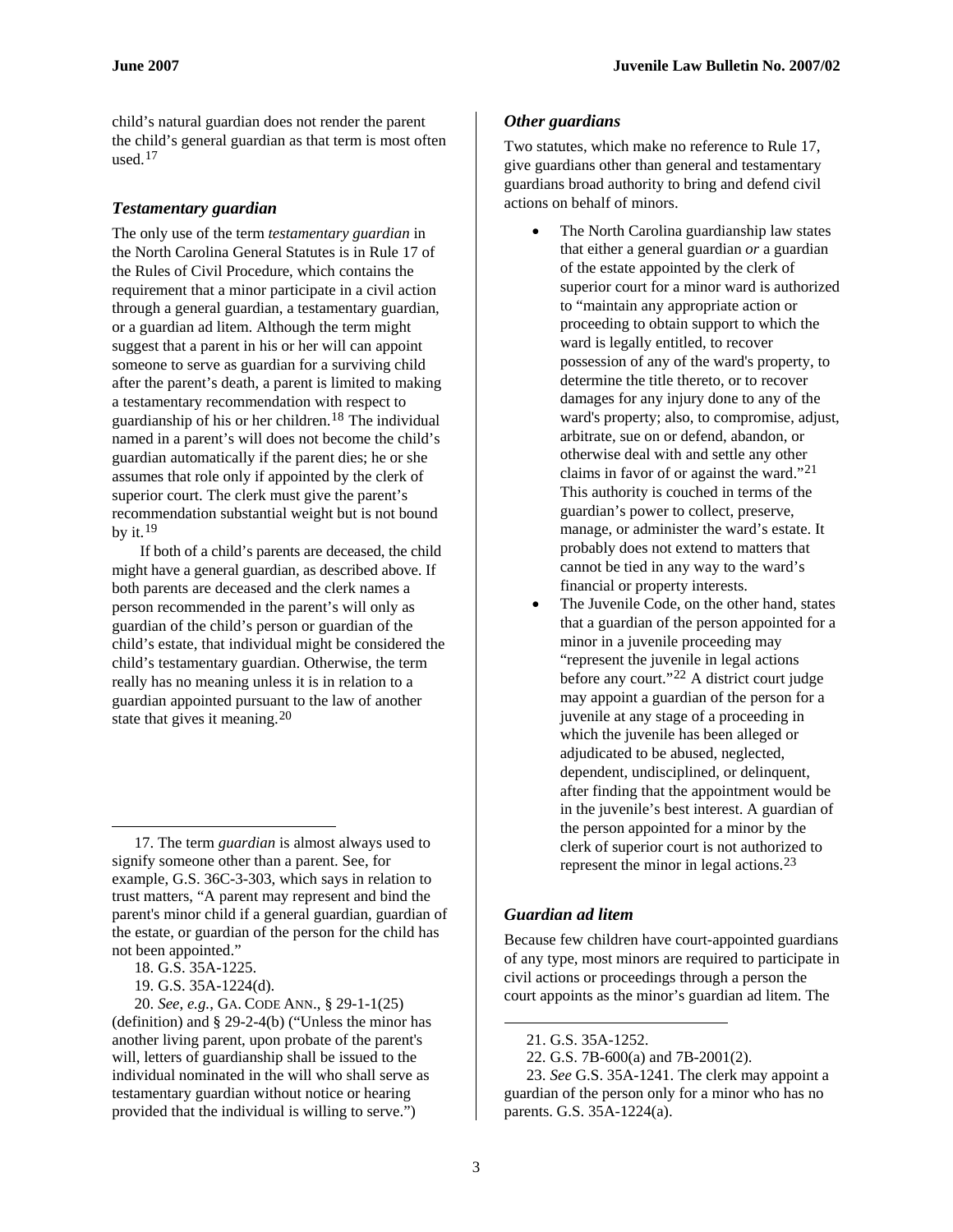authority and duties of a guardian ad litem—unlike the authority and duties of other types of guardians that may be appointed for minors— are confined to the particular civil action in which he or she is appointed.[24](#page-3-0) Rule 17 places no limitations on whom the court may appoint as guardian ad litem, except that it be "some discreet person." The court may appoint a parent, another relative, an attorney, or any other responsible adult whose interests do not conflict with those of the minor. When the minor is the defendant, the court can assess a fee for the guardian

ad litem as part of the costs of the action.[25](#page-3-1) When the minor is the party initiating the civil action, the court may appoint a guardian ad litem for the minor before or at the time the action is filed, on written motion of a relative or friend or on the court's own motion. When the minor is a defendant or respondent, if no parent or friend of the child files a written motion for appointment of a guardian ad litem for the minor within ten days after the minor is personally served, the court may appoint a guardian ad litem on written motion by any party to the action or on the court's own motion.[26](#page-3-2) Although a court generally would defer to a guardian with legal authority to sue or defend on a minor's behalf, the court may appoint a guardian ad litem even for a child who has a guardian. $27$  The court should do so any time the interests of the minor and the guardian may be in conflict.

Rule 17 says remarkably little about the role and duties of the guardian ad litem. He or she is required to "file and serve such pleadings as may be required within the times specified by [the] rules, unless extension of time is obtained." When the minor is the defendant, the guardian ad litem is "to defend" in behalf of the minor.<sup>[28](#page-3-4)</sup> The appellate courts have not

<span id="page-3-1"></span><span id="page-3-0"></span>24. *See*, *e.g*., *In re* L.A.B., \_\_\_ N.C. App. \_\_\_, 631 S.E.2d 61 (2006).

-

<span id="page-3-6"></span><span id="page-3-5"></span><span id="page-3-4"></span><span id="page-3-3"></span><span id="page-3-2"></span>28. G.S. 1A-1, Rule 17(b) and (e). This minimal description of the responsibilities of a guardian ad litem appointed pursuant to G.S. 1A-1, Rule 17, contrasts sharply with the description in G.S. 7B-601 of the duties of a guardian ad litem appointed for a child in a juvenile abuse, neglect, or dependency proceeding. The potential for confusion resulting from the use of the term to describe both roles probably accounts for the fact that many other states assign a different title, such as *court-appointed special advocate*, to the child's court-appointed representative in a juvenile proceeding.

added a great deal, but they have stated that "the guardian ad litem is considered an officer of the court" and "has a duty to represent the party he is appointed to represent to the fullest extent feasible and to do all things necessary to secure a judgment favorable to such party."[29](#page-3-3)

Addressing the role of a guardian ad litem appointed pursuant to Rule 17 for an adult party who is or may be incompetent, the court of appeals stated that "Rule 17 and the case law . . . suggest the role of the [guardian ad litem] as a guardian of procedural due process for [the party], to assist in explaining and executing her rights" and that "beyond this due process protection, there are no specifics as to the proper conduct of the [guardian ad litem]."<sup>[30](#page-3-5)</sup>

#### **Service of Process**

Proper service of process, unless waived, is an essential precedent to a court's exercise of personal jurisdiction over a defendant or respondent in a civil action. When that party is a minor, Rule  $4(i)$  of the North Carolina Rules of Civil Procedure requires that the minor be served with the initial pleading and summons just as an adult party would be. $31$  Methods for doing that include

- personal delivery to the party by someone authorized to serve process;
- leaving copies at the party's dwelling house or usual place of abode with someone of suitable age and discretion who resides there;
- registered or certified mail, with return receipt;
- deposit with a designated delivery service, followed by a delivery receipt;
- mail by signature confirmation followed by delivery to the party to be served; and

29. Alan D. Woodlief, Jr., SHUFORD NORTH CAROLINA CIVIL PRACTICE AND PROCEDURE § 17:20 (6th ed. 2003) (citing Carraway v. Lassiter, 139 N.C. 145, 51 S.E. 968 (1905) and Teele v. Kerr, 261 N.C. 148, 134 S.E.2d 126 (1964)). Also see *In re* Shepard, 162 N.C. App. 215, 591 S.E.2d 1, *review denied*, *In re* D.S., 358 N.C. 543, 599 S.E.2d 42 (2004), in which the court said, "North Carolina case law offers little guidance as to our reading of Rule 17 and any specific duties of a [guardian ad litem]."

30. *In re* Shepard, 162 N.C. App. at 227–228, 591 S.E.2d at 9–10.

31. G.S. 1A-1, Rule 4(j)(2).

<sup>25.</sup> G.S. 1A-1, Rule 17(b)(2).

<sup>26.</sup> G.S. 1A-1, Rule 17(c).

<sup>27.</sup> G.S. 1A-1, Rule 17(b)(3).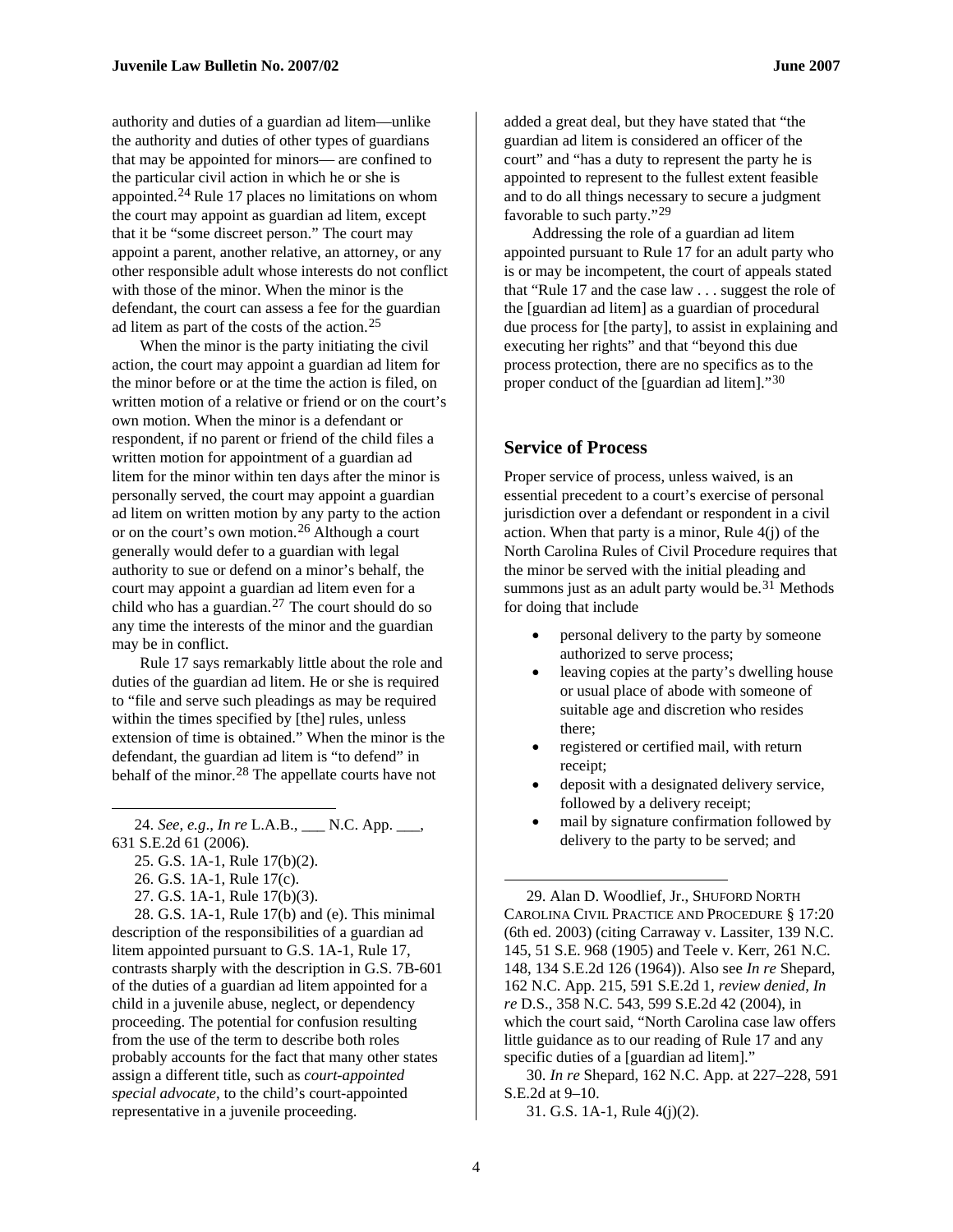delivery to an authorized agent. $32$ 

Because a minor party is under a legal disability, the rule requires, in addition, that service by one of those authorized methods be made on a parent or guardian who has custody of the minor; or, if there is no such person, on someone else who has care and control of the minor; or, if there is no such person, on a guardian ad litem appointed for the minor pursuant to Rule 17 of the Rules of Civil Procedure.<sup>[33](#page-4-1)</sup>

Some states require only substituted service that is, service on a parent or other specified person but not directly on the minor party. $3\overline{4}$  Other states require service directly on a minor only if he or she is above a certain age.[35](#page-4-3) And others, including North Carolina, require service on both the minor, regardless of his or her age, and another designated person.[36](#page-4-4) The sheriff's delivering a summons and complaint to a four-year-old child, although it might be legally sufficient to meet the requirement that the minor be served, would be nonsensical. Delivery to a person "of suitable age and discretion" with whom the child lives, however, is almost always feasible. Often that will be the same person likely to be served to satisfy the second prong of the service requirement a parent or other person who has custody of the child.

Insufficient process, insufficient service of process, or lack of personal jurisdiction for any other reason is waived if the minor, through an appropriate representative, appears and participates in the case without making a timely objection.<sup>[37](#page-4-5)</sup> In addition,

<span id="page-4-0"></span> $\overline{a}$ 

<span id="page-4-2"></span><span id="page-4-1"></span>34. *See*, *e.g*., Rules of Civil Procedure for the Superior Court of the State of Delaware, Rule  $4(f)(1)(II)(b)$  (minor party served by serving guardian, if there is one, or adult with whom the minor lives); Michigan Rules of Civil Procedure, Rule 2.105 (service of process on a minor may be made by serving summons and complaint on person having care and control of the minor and with whom the minor resides).

<span id="page-4-3"></span>35. *See, e.g*., California Code of Civil Procedure, § 416.60 (only on minor who is at least twelve); Colorado Court Rules, Rule 4(e)(1) (only on minor who is thirteen or older); Hawaii Rules of Civil Procedure, Rule 4(d)(2) (only on minor who is sixteen or older).

<span id="page-4-4"></span>36*. See, e.g*., 2006–2007 Alaska Rules of Civil Procedure, Rule 4(d)(2); GA. CODE ANN.,  $§ 9-11-4(e)(3).$ 

<span id="page-4-6"></span><span id="page-4-5"></span>37. G.S. 1A-1, Rule 12(h). *See In re* J.B., 172 N.C. App. 1, 616 S.E.2d 264 (2005). The court of only the minor—the party potentially prejudiced by a defect in service of process—has standing to assert that defect as error on appeal.[38](#page-4-6)

#### **Summary**

Minors are considered legally incompetent to represent their own interests in court. Therefore, when a minor is a party to a civil court action, special rules require that the minor participate through a guardian and that documents required to be served on the minor also be served on an appropriate adult.

- Unless some other statute changes the general rule, the Rules of Civil Procedure provide that a minor may participate as a party in a civil action only through a general guardian, testamentary guardian, or guardian ad litem.
- Other statutes, however, provide that a guardian of the minor's estate appointed by the clerk or a guardian of the minor's person appointed in a juvenile case may sue or defend on the minor's behalf.
- Because few children have guardians of any kind, almost all children who are parties to civil actions in this state must appear and participate through court-appointed guardians ad litem.
- If a minor is the defendant or respondent in a civil action, effective service of process on the minor consists of service on both the minor, regardless of the minor's age, and another specified individual pursuant to Rule 4(j) of the Rules of Civil Procedure.

appeals has held, however, that the failure to even issue a summons when one is required deprives the court of subject matter jurisdiction, at least in a juvenile court proceeding, and an absence of subject matter jurisdiction may not be waived. *In re* C.T. and R.S., \_\_\_ N.C. App. \_\_\_, 643 S.E.2d 23 (2007).

38. *See In re* J.B., 172 N.C. App. 1, 616 S.E.2d 264 (2005), in which the court of appeals rejected the parent's argument that failure to serve the child was reversible error.

<sup>32.</sup> G.S. 1A-1, Rule 4(j)(1).

<sup>33.</sup> G.S. 1A-1, Rule 4(j)(2)a.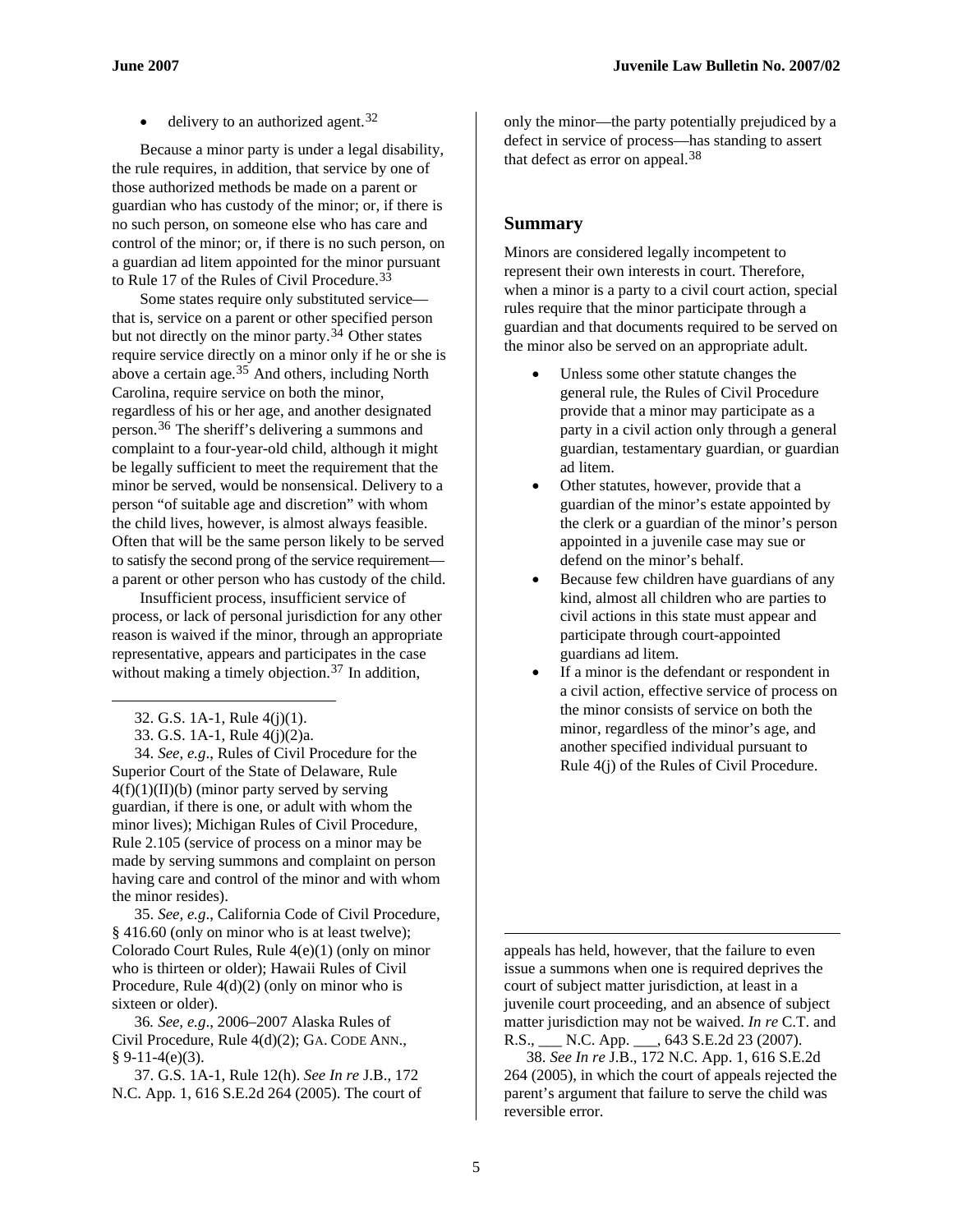# **Specific Actions and Proceedings: The Minor as Respondent or Defendant**

The Rules of Civil Procedure—including those discussed above relating to participation of and service of process on minor parties—apply to all civil actions unless a specific statute provides a different procedure.[39](#page-5-0) A number of statutes that refer to minor parties do provide special procedures that supersede those in the Rules of Civil Procedure. Several others are less explicit but raise questions about whether the rules apply in every respect.

#### **Juvenile Abuse, Neglect, and Dependency Proceedings**

#### *Participation*

 $\overline{a}$ 

A juvenile court proceeding involving a child who is alleged to be abused, neglected, or dependent  $40$  is a civil action that focuses on the protection and welfare of the child. Only a county director of social services

<span id="page-5-0"></span>39. G.S. 1A-1, Rule 1. *See also, e.g., In re* L.O.K., 174 N.C. App. 426, 621 S.E.2d 236 (2005); *In re* J.N.S., 165 N.C. App. 536, 598 S.E.2d 649 (2004).

<span id="page-5-5"></span><span id="page-5-4"></span><span id="page-5-3"></span><span id="page-5-2"></span><span id="page-5-1"></span>40. These terms are defined in G.S. 7B-101(1), (15), and (9), respectively. An *abused juvenile* is one whose parent or other care provider inflicts or allows someone else to inflict a serious physical injury on the juvenile; creates or allows someone else to create a substantial risk of such an injury; uses or allows cruel or grossly inappropriate devices or procedures to modify the child's behavior; commits or permits a criminal sex offense against the child; creates or allows serious emotional damage to the child; or encourages, directs, or approves the juvenile's commission of delinquent acts that involve moral turpitude. A *neglected juvenile* is one who does not receive proper care from the juvenile's parent or other care provider, has been abandoned, is not provided necessary medical or remedial care, lives in an injurious environment, or has been placed illegally for care or adoption. A child is a *dependent juvenile* if (1) the child needs assistance or placement because he or she does not have a parent or other care provider responsible for the child's care or supervision or (2) the child's parent or other care provider is incapable of providing for the child's care or supervision and does not have an appropriate alternative child care arrangement.

may initiate the proceeding,  $41$  and the child's parents, guardians, custodians, or caretakers are respondents. The litigation between these parties is about the child. If the court finds that the child has been harmed or is at risk of harm and needs services, the court may enter orders to protect the child, including orders that change custody of the child. Unlike the child in a private custody action between parents, however, the child in a juvenile proceeding is a party to the proceeding.[42](#page-5-2) Because the child clearly is not the petitioner, presumably he or she should be considered a respondent.

Since 1980 the Juvenile Code has required the court to appoint a guardian ad litem to represent a child who is alleged to be abused or neglected.<sup>[43](#page-5-3)</sup> The original guardian ad litem statute required that the guardian ad litem be an attorney. Now, the guardian ad litem generally is a trained volunteer and, if the guardian ad litem is not an attorney, the court also must appoint an attorney advocate "to assure protection of the juvenile's legal rights."[44](#page-5-4) The court also has discretion to appoint a guardian ad litem and attorney advocate for a juvenile who is alleged only to be dependent.[45](#page-5-5)

When a parent who is a respondent in an abuse, neglect, or dependency case is a minor, a guardian ad litem must be appointed for the minor parent pursuant to Rule 17 of the Rules of Civil Procedure, just as in any other civil action in which a minor

41. Usually the petition is signed by a social worker or social work supervisor acting as the director's authorized agent. *See* G.S. 7B-101(10), 7B-302(d), and 108A-14(b).

42. G.S. 7B-601(a). Only since 1999 has the Juvenile Code stated explicitly that the child is a party to these juvenile proceedings. S.L. 1999-432 added that provision to G.S. 7B-601(a), effective August 10, 1999. The legislation did not address the purpose or effects of stating that the child is a party, and it did not amend any other parts of the Juvenile Code to conform to or shed light on the change.

43. Chapter 815 of the 1979 Session Laws included this provision in the Juvenile Code that became effective January 1, 1980. In 1983 the General Assembly established the Office of Guardian ad Litem Services in the Administrative Office of the Courts and authorized establishment of the first eight local district programs. For a description of these early guardian ad litem services in North Carolina, see Virginia G. Weisz, *Advocating for Children: North Carolina's Guardian Ad Litem Program*, POPULAR GOV'T, Summer 1985, 16–19.

44. G.S. 7B-601. 45. *Id*.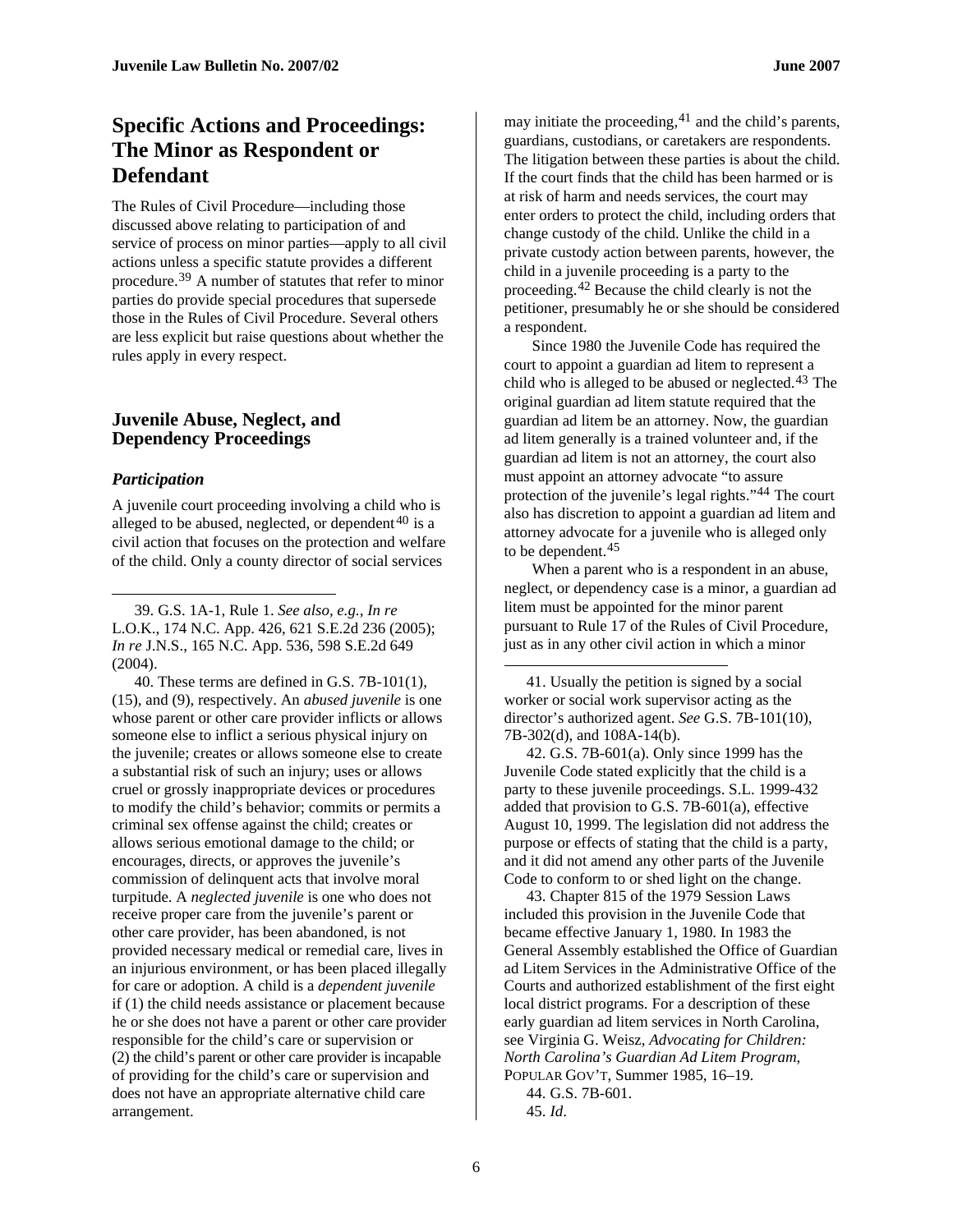party does not have a general or testamentary guardian.[46](#page-6-0) The Juvenile Code says only slightly more than is said in Rule 17 about this guardian ad litem's role, but it does specifically authorize the guardian ad litem for a minor parent in a juvenile proceeding to

- help the parent enter appropriate consent orders;
- facilitate service of process on the parent;
- assure that necessary pleadings are filed; and
- assist the parent and the parent's attorney, if asked by the attorney, to "ensure that the parent's procedural due process requirements are met."[47](#page-6-1)

The role of a guardian ad litem appointed pursuant to G.S. 7B-601 for a child who is alleged to be an abused, neglected, or dependent juvenile is somewhat different from that of a guardian ad litem appointed pursuant to Rule 17. It also is described in substantially more detail. The services of most of the guardians ad litem and attorney advocates appointed for children in juvenile cases are provided through district programs that are part of the Office of Guardian ad Litem Services in the state Administrative Office of the Courts.[48](#page-6-2) The Juvenile Code describes the role of the child's guardian ad litem, the attorney advocate, and the guardian ad litem program as follows:

-

<span id="page-6-1"></span><span id="page-6-0"></span>47. G.S. 7B-602(e). Every parent in an abuse, neglect, or dependency proceeding has a right to be represented by counsel and to appointed counsel if the parent is indigent. That right is in addition to any requirement that a guardian ad litem be appointed for a parent. It is not necessary that the guardian ad litem be an attorney, but the court usually does appoint an attorney because of the lack of other obvious, available candidates. G.S. 7B-602(c), which addresses the appointment of a guardian ad litem because a parent in a juvenile proceeding is incompetent or has diminished capacity rather than because the parent is a minor, states that one individual may not serve as both attorney and guardian ad litem for the parent. Although that restriction does not appear in G.S. 7B-602(b), which addresses guardians ad litem for minor parents, it is quite possible that the legislature intended for the restriction to apply in those cases as well.

<span id="page-6-3"></span><span id="page-6-2"></span>48. The present statutory basis for the program is Article 12 of G.S. Chapter 7B (G.S. 7B-1200 through 7B-1204). The guardian ad litem program does not provide these services when doing so would create a conflict of interest.

- When a petition alleges that a juvenile is abused or neglected, the court must appoint a guardian ad litem "to represent the juvenile." When a petition alleges only dependency, the court may appoint a guardian ad litem "to represent the iuvenile."
- If the court appoints a guardian ad litem who is not an attorney, the court must also appoint an attorney advocate "to assure protection of the juvenile's legal rights throughout the proceeding."
- The guardian ad litem and attorney advocate "have standing to represent the juvenile" in all actions under Subchapter I of the Juvenile Code in which they are appointed.
- The duties of the guardian ad litem program are to
	- investigate to determine the facts, the juvenile's needs, and resources available in the family and community to meet those needs;
	- when appropriate, facilitate the settlement of disputed issues;
	- offer evidence and examine witnesses at the adjudicatory hearing;
	- explore options with the court at the dispositional hearing;
	- conduct follow-up investigations to ensure that the court's orders are executed properly;
	- report to the court when the juvenile's needs are not being met; and
	- protect and promote the juvenile's best interests until the court formally relieves the program of responsibility.[49](#page-6-3)

No one is charged with these responsibilities on behalf of a child who is alleged only to be dependent if the court in its discretion does not appoint a

-49. G.S. 7B-601. The appropriate distribution of roles and authority among the guardian ad litem, the attorney advocate, and the guardian ad litem program is not always clear, although that does not appear to generate much conflict. In 2006 the National Conference of Commissioners on Uniform State Laws (NCCUSL) approved the Uniform Representation of Children in Abuse, Neglect, and Custody Proceedings Act, responding in part to similar confusion and debate in many states about the roles of children's lawyers and guardians ad litem in civil actions. The act and other information about NCCUSL can be found at http://www.nccusl.org/Update/.

<sup>46.</sup> G.S. 7B-602(b).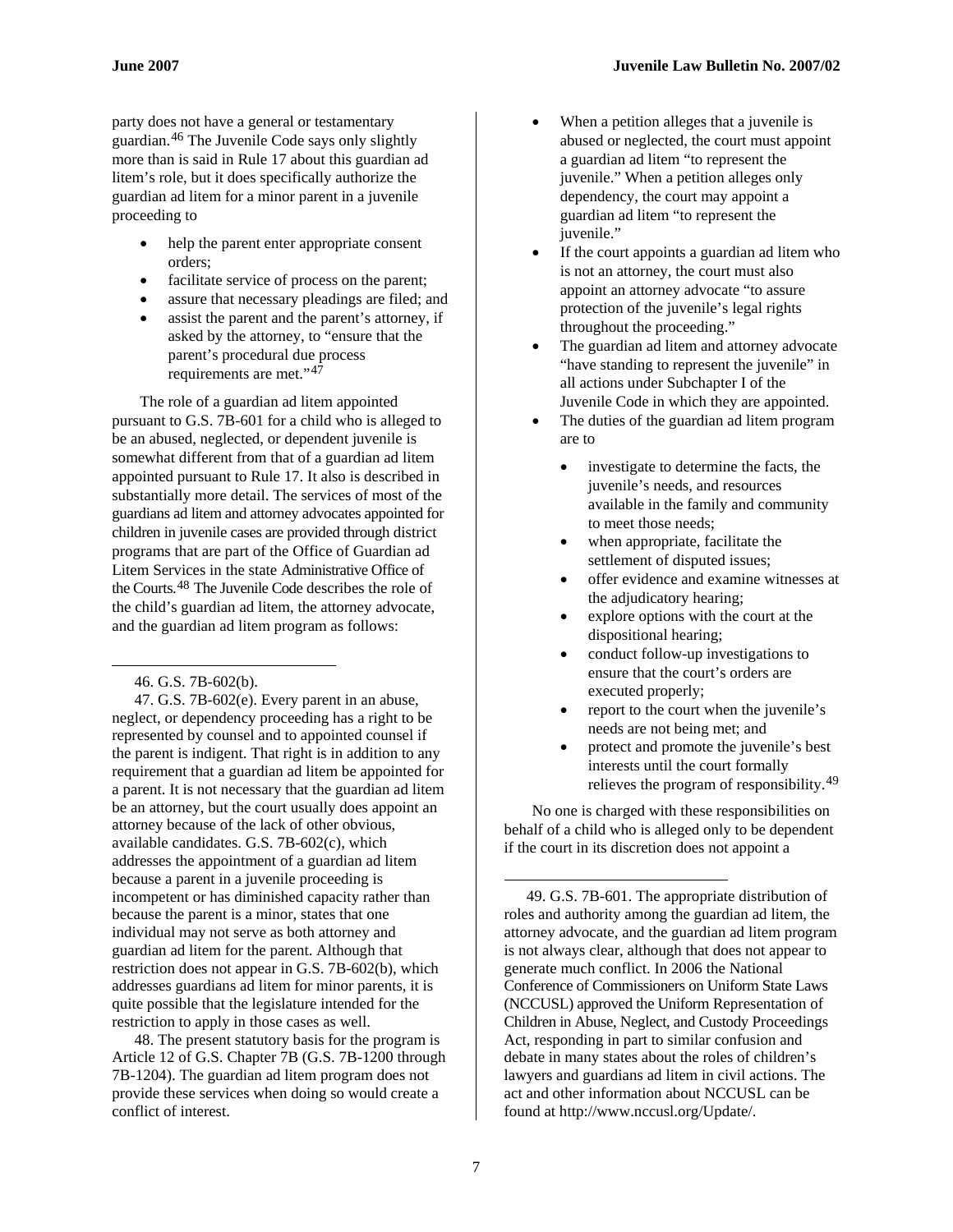guardian ad litem for the child.<sup>[50](#page-7-0)</sup> The potential impact of a juvenile court proceeding on a dependent juvenile is virtually identical to the impact on an abused or neglected juvenile,  $51$  and a dependent juvenile has rights that most children are able to exercise only through an attorney or other authorized representative. For example, the juvenile has a right to demand that a hearing in juvenile court be open to the public<sup>[52](#page-7-2)</sup> and a right to appeal any final order in the case.[53](#page-7-3) The statute acknowledges the difficulty a child would have in exercising the right to appeal by providing that if "an appeal is made" by a juvenile for whom no guardian ad litem has been appointed, the court must appoint a guardian ad litem pursuant to G.S. 1A-1, Rule 17, for purposes of the appeal.<sup>[54](#page-7-4)</sup> There is no provision, though, for assistance in assessing whether the juvenile has grounds for appeal or ensuring that proper notice of appeal is given.

Guardians ad litem and attorney advocates appointed for children in abuse, neglect, and dependency proceedings represent the juvenile until they are relieved by the court, the permanent plan for the juvenile is accomplished, or the court's jurisdiction ends.<sup>[55](#page-7-5)</sup>

#### *Service of Process*

Even though juveniles are parties in juvenile court actions, provisions in various parts of the Juvenile Code for service of process on juveniles are not consistent.

In relation to abuse, neglect, and dependency cases, the code addresses

• persons for whom copies of the petition must be prepared,

 $\overline{a}$ 

<span id="page-7-1"></span><span id="page-7-0"></span>51. *See* G.S. 7B-903 ("Dispositional alternatives for abused, neglected, or dependent juvenile."). 52. G.S. 7B-801(b).

<span id="page-7-3"></span><span id="page-7-2"></span>53. G.S. 7B-1002. In addition, the court is precluded from entering a consent order if the juvenile is not present and represented by counsel. G.S. 7B-902.

<span id="page-7-4"></span>54. G.S. 7B-1002. This provision would be unnecessary if the legislature had intended to require the appointment of a Rule 17 guardian ad litem earlier in the proceeding for a dependent juvenile for whom the court does not appoint a guardian ad litem pursuant to G.S. 7B-601.

<span id="page-7-8"></span><span id="page-7-7"></span><span id="page-7-6"></span><span id="page-7-5"></span>55. The court may terminate its jurisdiction at any time by court order. The court's jurisdiction ends automatically when the child reaches age eighteen or is married or otherwise emancipated. *See* G.S. 7B-201. • persons on whom summonses must be served.

The petitioner—the county director of social services—must prepare enough copies of the petition so that copies are "available" to each of the child's parents if they are living separately; any guardian, custodian, or caretaker of the child; the guardian ad litem; the social worker; and anyone the court determines to be a necessary party.<sup>56</sup> Whenever an abuse, neglect, or dependency petition is filed, the clerk of superior court must issue a summons to, and the summons must be served on, the child's parent, guardian, custodian, or caretaker.[57](#page-7-7) If the petition alleges abuse or neglect, as soon as it is filed the clerk must "provide a copy" of the petition and any notices of hearings to the local guardian ad litem office.[58](#page-7-8) It appears, then, that the child and his or her guardian ad litem, when there is one, are entitled to copies of the petition, but that it is not necessary that a summons be issued to or served on them.

#### *Summary*

The Juvenile Code includes specific provisions relating to appointment of guardians ad litem and issuance and service of summonses in abuse, neglect, and dependency proceedings. To the extent that those provisions differ from the Rules of Civil Procedure, the Juvenile Code controls. The effect is that

- guardians ad litem and attorney advocates (except when the guardian ad litem is an attorney) always will be appointed for children who are alleged to be abused or neglected. Whether a guardian ad litem is appointed for a child who is alleged only to be dependent is in the court's discretion.
- if the petition alleges abuse or neglect the clerk automatically will provide a copy of the petition and any notices of hearing to the guardian ad litem program. Presumably the clerk also would do so when the court appoints a guardian ad litem and attorney advocate for a child in a dependency-only proceeding.
- apparently it is not necessary that a summons be issued to the child or the

1

<sup>50.</sup> *See* G.S. 7B-601(a).

<sup>56.</sup> G.S. 7B-402.

<sup>57.</sup> G.S. 7B-406(a) and G.S. 7B-407.

<sup>58.</sup> G.S. 7B-408.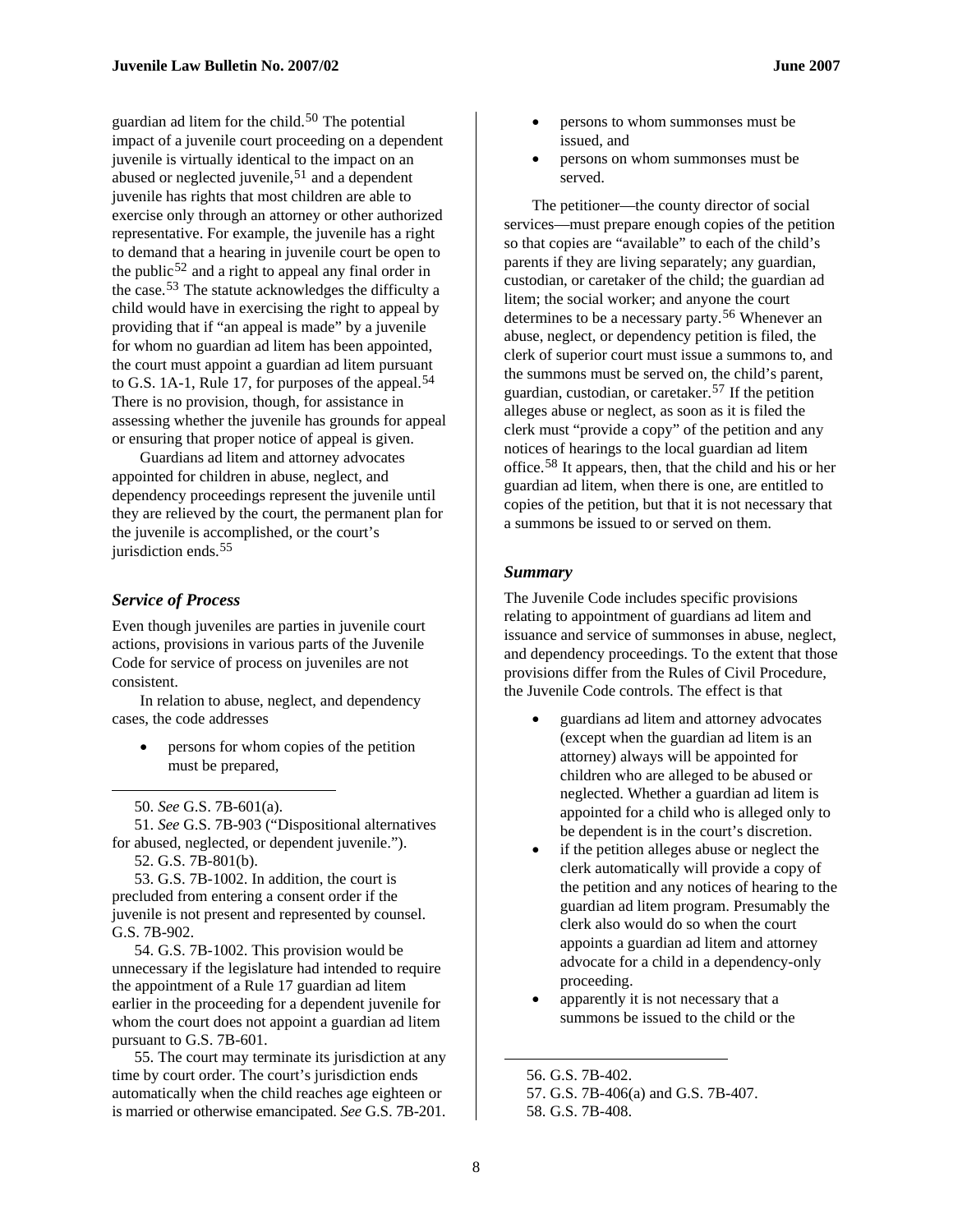child's guardian ad litem, and formal service of process on them is not required.

• only the juvenile's parent, guardian, custodian, or caretaker must be served pursuant to G.S. 1A-1, Rule 4(j), with a summons and a copy of the petition.

#### **Termination of Parental Rights Proceedings**

#### *Participation*

<span id="page-8-4"></span> $\overline{a}$ 

A proceeding in juvenile court to terminate a parent's rights involves two stages. In the first, the court determines whether one or more statutory grounds for termination exist.[59](#page-8-0) In the second, if the court has found one or more grounds, the court determines whether termination of the parent's rights is in the child's best interest. The court is never required to terminate parental rights just because a ground exists.

<span id="page-8-3"></span>Both the parent and the child have substantial rights at stake in a termination proceeding. An order terminating a parent's rights renders the parent and child legal strangers and makes the child eligible for adoption without that parent's consent. For that reason, an indigent parent has a right to appointed counsel at state expense.<sup>[60](#page-8-1)</sup> If the parent is a minor, the court also must appoint a guardian ad litem for the minor parent pursuant to Rule 17 of the Rules of Civil Procedure.<sup>[61](#page-8-2)</sup>

<span id="page-8-0"></span>59. The grounds for terminating a parent's rights are listed in G.S. 7B-1111(a). The person or agency bringing the proceeding has the burden of proving at least one ground by clear and convincing evidence. G.S. 7B-1111(b).

<span id="page-8-1"></span>60. G.S. 7B-1101.1(a). The North Carolina General Assembly has provided a broader right to counsel than is constitutionally required. In *Lassiter v. Department of Social Services of Durham*, 452 U.S. 18, 101 S. Ct. 2153, 68 L.Ed.2d 640 (1981), the U.S. Supreme Court held that whether due process requires the appointment of counsel for an indigent parent in a termination of parental rights proceeding must be determined on a case-by-case basis.

<span id="page-8-5"></span><span id="page-8-2"></span>61. G.S. 7B-1101.1(b). The statute authorizes the guardian ad litem to help the minor parent enter consent orders when appropriate; facilitate service of process on the parent; assure that necessary pleadings are filed; and, if asked by the parent's attorney, assist the parent and the attorney to ensure that procedural due process requirements are met. Similar provisions apply with respect to a parent when the court has a

When the child in a termination of parental rights proceeding has been the subject of a juvenile abuse, neglect, or dependency proceeding, any guardian ad litem or attorney advocate appointed for the child in that proceeding who has not been relieved by the court is required to continue representing the child through the termination proceeding unless the court orders otherwise.[62](#page-8-3) If the child does not already have a guardian ad litem, the court may appoint a guardian ad litem to represent the child's best interest in any termination proceeding. The court is required to do so, however, only if the parent contests the action.<sup>[63](#page-8-4)</sup> Failure to appoint a guardian ad litem for the child when the statute requires one is reversible error, and a parent may raise that issue on appeal even if he or she did not object at trial.<sup>[64](#page-8-5)</sup> If the guardian ad litem is not an attorney, the court also must appoint an attorney advocate to protect the child's legal rights.

In termination of parental rights cases, the local guardian ad litem program provides guardian ad litem and attorney advocate services for the child when the child has been the subject of an abuse, neglect, or

reasonable basis to believe the parent is incompetent or has diminished capacity and is unable to act in his or her own interest. G.S.  $7B-1101.1(c)$  and (e).

62. G.S. 7B-1108(d).

-

63. G.S. 7B-1108(b). If the child's guardian ad litem initiates the termination proceeding, the court is not required to appoint another guardian ad litem for the child even if the action is contested. Before July 1990, North Carolina courts had held on several occasions that Rule 17 of the Rules of Civil Procedure required appointment of a guardian ad litem for the child in every termination of parental rights case despite the more limited provisions in the Juvenile Code about when such appointments were required. *See In re* Clark, 303 N.C. 592, 281 S.E.2d 47 (1981); In the Matter of Baby Boy Scearce, 81 N.C. App. 531, 345 S.E.2d 404, *review denied,* 318 N.C. 415, 349 S.E.2d 589 (1986); *In re* Barnes, 97 N.C. App. 325, 388 S.E.2d 237 (1990). The legislature negated those holdings by amending former G.S. 7A-289.29 (now G.S. 7B-1108) to state explicitly that appointment of a guardian ad litem for the child is not required unless an answer is filed denying material allegations. 1989 N.C. SESS. LAWS ch. 851. (*Barnes* was decided in February 1990; the legislation amending the statute was enacted July 6, 1990, which was during the 1989 Session of the General Assembly.) That provision has not been changed.

64. *See In re* R.A.H., 171 N.C. App. 427, 614 S.E.2d 382 (2005); *In re* J.L.S., 168 N.C. App. 721, 608 S.E.2d 823 (2005); *In re* Fuller, 144 N.C. App. 620, 548 S.E.2d 569 (2001).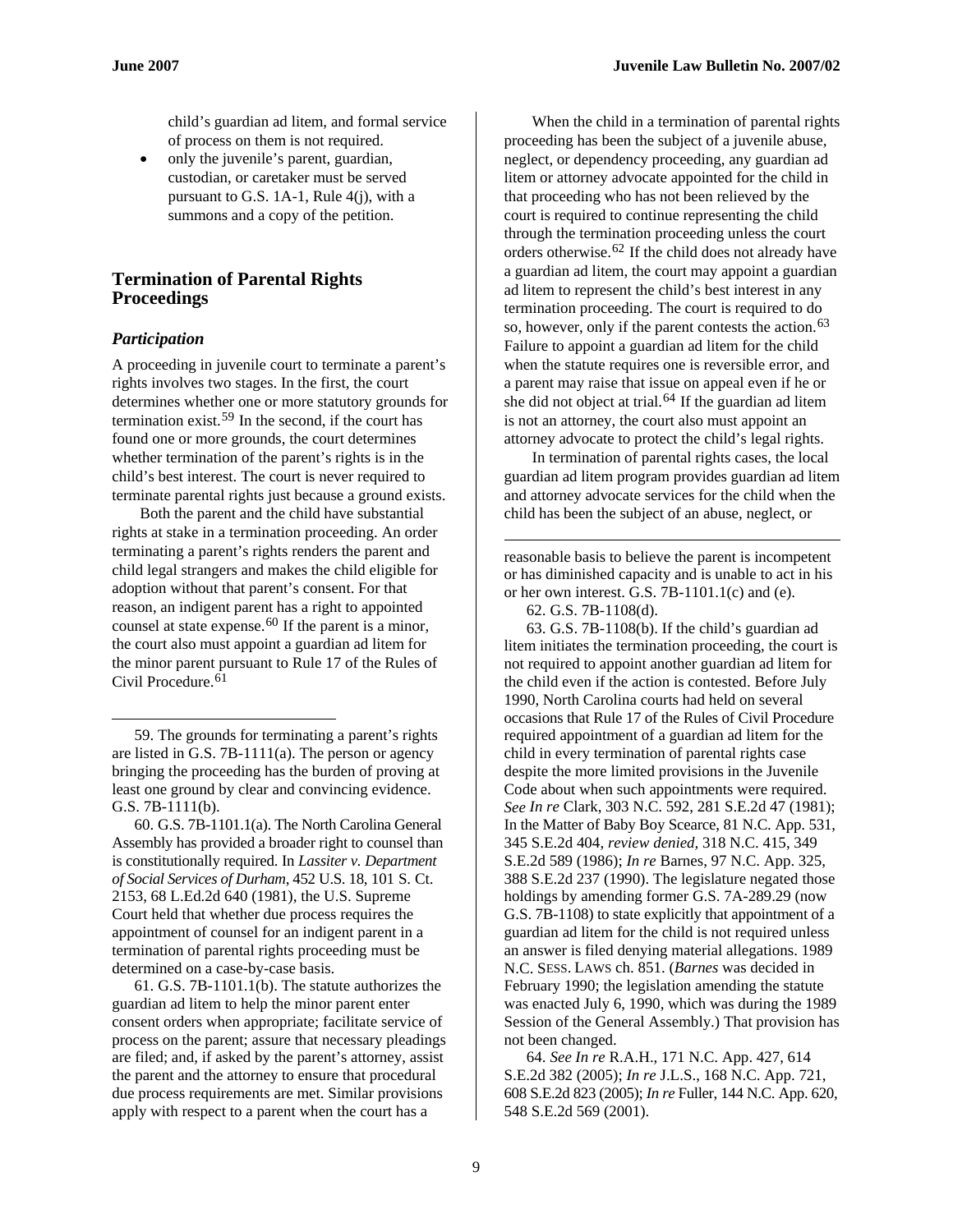dependency petition. In other cases, such as those in which one parent seeks to terminate the rights of the other parent, the court may appoint a guardian ad litem trained through that program only if the local program, for good cause, consents to the appointment. Otherwise, in a contested case that was not preceded by an abuse, neglect, or dependency proceeding, the court must appoint some other individual as the child's guardian ad litem. As a practical matter, the court is likely to appoint an attorney.

A proceeding in juvenile court to terminate a parent's rights may be initiated in two ways: (1) by motion in a pending abuse, neglect, or dependency proceeding or  $(2)$  by petition.<sup>[65](#page-9-0)</sup> Regardless of which way the proceeding is initiated, any guardian ad litem and attorney advocate appointed for the child in a pending abuse, neglect, or dependency case must continue representing the child in the termination proceeding unless he or she has been relieved or the court orders otherwise.<sup>[66](#page-9-1)</sup> When the action is started by a motion, the same is true with respect to an attorney who was appointed to represent a parent or a guardian ad litem who was appointed for a minor or incompetent parent in the pending case.[67](#page-9-2) When the action is initiated by petition, however, any attorney or guardian ad litem appointed previously for a minor parent continues to represent the parent only if appointed again by the court.[68](#page-9-3)

The role of a guardian ad litem or attorney advocate appointed for a child in a termination of parental rights proceeding is governed by G.S. 7B-601, the same statute that prescribes the duties of the child's guardian ad litem, the attorney advocate, and the guardian ad litem program in an abuse, neglect, or dependency case.

#### *Service of Process*

 $\overline{a}$ 

The service of process requirements for a termination of parental rights proceeding depend on whether the action is initiated by motion or by petition. A motion must be served with a notice, and a petition, because it begins a new action, must be served with a summons. The contents of the summons and the notice are prescribed by statute and are very similar.[69](#page-9-4)

When a petition initiates the case, a summons must be issued to and served with the petition on all the following respondents who are not the petitioner:

- The juvenile's parents
- Any court-appointed custodian or guardian of the person of the juvenile
- Any county department of social services or licensed child-placing agency to which a court has given placement responsibility for the child or to which one parent has relinquished the child for adoption
- The juvenile, regardless of the juvenile's  $a\text{ge}^{70}$  $a\text{ge}^{70}$  $a\text{ge}^{70}$

If a guardian ad litem has been appointed for the juvenile, service on the minor of the summons, petition, and any other document directed to the juvenile is accomplished by service on the juvenile's guardian ad litem. When no guardian ad litem has been appointed for the juvenile, the general rules for service of process on a minor party pursuant to Rule 4(j) apply. That is, there must be service on the juvenile himself or herself, although that may consist of leaving the documents at the juvenile's home with a person of suitable age and discretion who lives there. In addition, there must be service on (1) a parent or guardian who has custody of the minor; or (2) if there is no such person, on someone else who has care and control of the minor; or (3) if there is no such person, on a guardian ad litem appointed for the minor pursuant to Rule 17 of the Rules of Civil Procedure.[71](#page-9-4) As in any case in which service pursuant to Rule 4 is required, a lack of service or a defect in service or process is waived if a party participates in the proceeding without making a timely objection.<sup>[72](#page-9-6)</sup>

summons states that a new action has been filed and that an attorney appointed for the parent in another proceeding is not involved in the termination proceeding unless appointed again by the court, while a notice states in effect that termination of parental rights is being sought in a pending case and that any attorney appointed previously for the parent in that case continues to represent the parent unless the court orders otherwise.

70. G.S. 7B-1106(a). Before January 1, 2002, the statute required that the juvenile be named as a respondent and served with the petition and summons only if the juvenile was twelve years of age or older when the petition was filed. *See* S.L. 2001-208, sec. 28.

71. G.S. 1A-1, Rule 4(j)(2)a.

72. *See supra* note 37.

<span id="page-9-5"></span><span id="page-9-1"></span><span id="page-9-0"></span><sup>65.</sup> G.S. 7B-1102. See also G.S. 7B-1103, which specifies who has standing to file a motion or petition for termination of parental rights.

<sup>66.</sup> G.S. 7B-1108(d).

<sup>67.</sup> *See* G.S. 7B-1106.1(b)(3).

<sup>68.</sup> G.S. 7B-1106(b)(4).

<span id="page-9-6"></span><span id="page-9-4"></span><span id="page-9-3"></span><span id="page-9-2"></span><sup>69.</sup> *See* G.S. 7B-1106(b) and 7B-1106.1(b). The summons and notice differ primarily in that a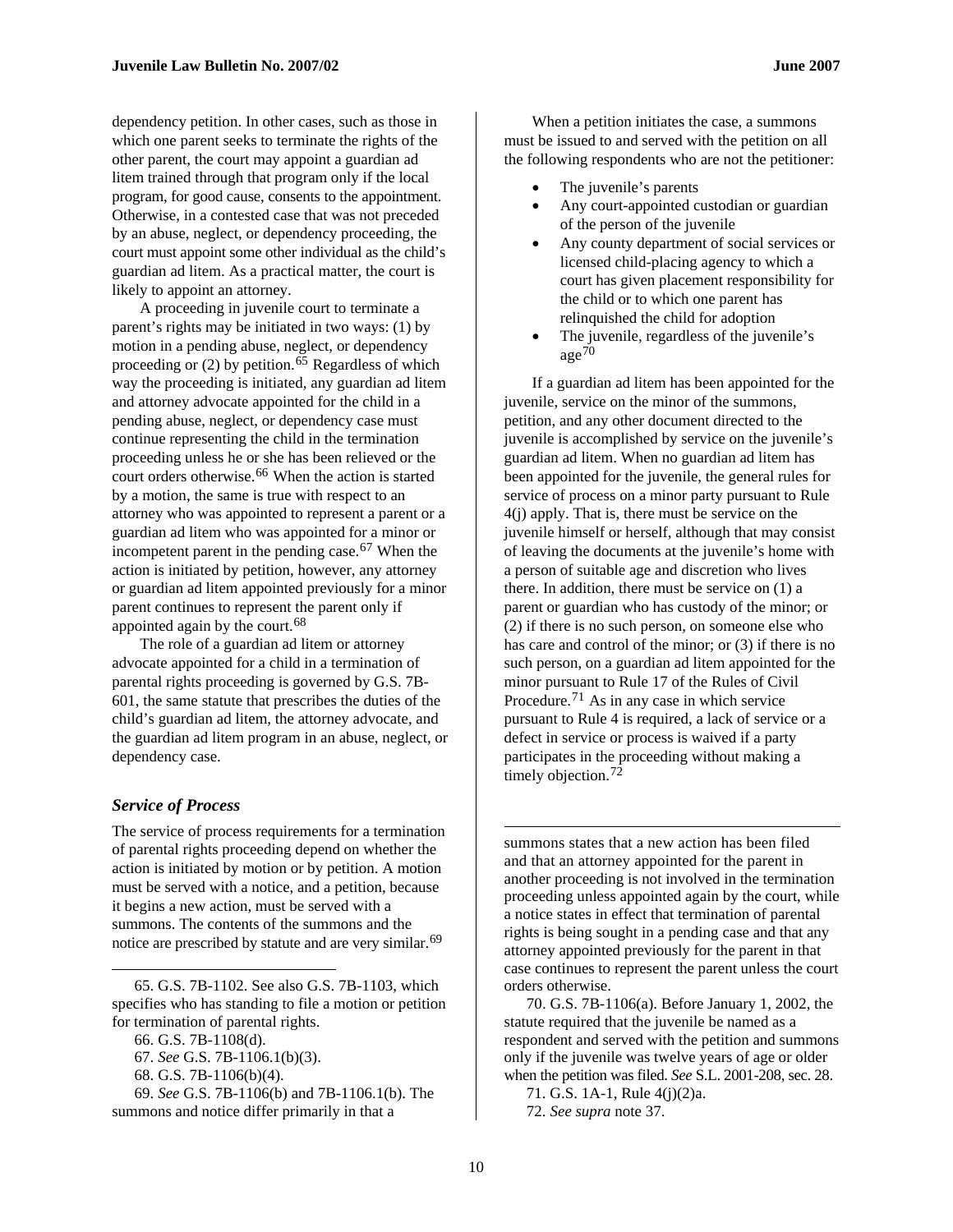When a proceeding to terminate parental rights is initiated by motion, a notice must be issued to and served with the motion on all the same parties who must be served with a summons (except someone who is the movant). The requirements for service on the minor, however, are somewhat different. Like a petition and summons, the motion and notice must be served on the juvenile's guardian ad litem if one has been appointed in the underlying abuse, neglect, or dependency proceeding and the court has not relieved that person of responsibility. However, regardless of whether a guardian ad litem has been appointed for the juvenile, the notice and motion must be served on the juvenile if the juvenile is twelve years of age or older when the motion is filed.[73](#page-10-0) This means that when the termination is initiated by motion,

- if the juvenile has a guardian ad litem and is twelve or older, both the guardian ad litem and the juvenile must be served.
- if the juvenile has a guardian ad litem and is younger than twelve, only the guardian ad litem must be served.
- if the juvenile does not have a guardian ad litem and is twelve or older, the juvenile must be served.
- if the juvenile does not have a guardian ad litem and is younger than twelve, no service of process with respect to the juvenile is required.

Service of the motion and notice must be pursuant to Rule 4(j), just like service of a petition and summons, any time

- 1. the person to be served was not served with a summons in the underlying action; or
- 2. the person to be served was served by publication in the underlying action, and the published notice did not state that the parent's rights could be terminated in the proceeding; or
- 3. the underlying abuse, neglect, or dependency proceeding was initiated more than two years ago; or
- 4. the court, for any reason, orders that service of the motion and notice be in accordance with Rule  $4(i)$ .<sup>[74](#page-10-1)</sup>

If, as stated above, it is not necessary that a summons be issued to or served on the child in the underlying abuse, neglect, or dependency action, it would appear that service of a motion and notice on

<span id="page-10-2"></span><span id="page-10-1"></span><span id="page-10-0"></span> $\overline{a}$ 

the child in a termination of parental rights case would almost always have to be pursuant to Rule 4. When the child has a guardian ad litem in the termination case, however, it is likely that the guardian ad litem would accept or waive service of process on the child's behalf even when service was not made pursuant to Rule 4.

These circumstances in which service pursuant to Rule 4 is required comprise exceptions to the general rule that the motion and notice may be served by the less formal methods set out in G.S. 1A-1, Rule 5. Service on a party pursuant to Rule 5 may be accomplished by serving the party, or the party's attorney of record unless the court orders that the party be served,

- 1. by delivering a copy of the document to be served to the party. For purposes of this provision, *delivering* means
	- a. handing it to the attorney or to the party,
	- b. leaving it at the attorney's office with a partner or employee, or
	- c. sending it to the attorney's office by confirmed telefacsimile transmittal;
- 2. by mailing it to the party at the party's last known address; or
- 3. if no address is known, by filing it with the clerk of court.[75](#page-10-2)

A party also may accept service or waive service. Regardless of the method used, for each person served, a return or certificate of service must be filed showing the date and method of service.

When the child in a termination proceeding is represented by a guardian ad litem appointed pursuant to G.S. 7B-601 and service under Rule 5 is permissible, the motion and notice must be served on the child's guardian ad litem by one of the methods listed above. Regardless of whether the child has a guardian ad litem, if the child is twelve or older when the motion for termination of parental rights is filed, the child himself or herself must be served with the motion and notice. When the child has an attorney or attorney advocate, service on the child may consist of delivery of the papers to that attorney. In other cases, apparently, it would consist of delivering or mailing them to the child.

1

<sup>73.</sup> G.S. 7B-1106.1(a).

<sup>74.</sup> G.S. 7B-1102(b).

<sup>75.</sup> Even when service pursuant to Rule 5 is permissible, a party may elect to use the more rigorous method set out in Rule 4(j).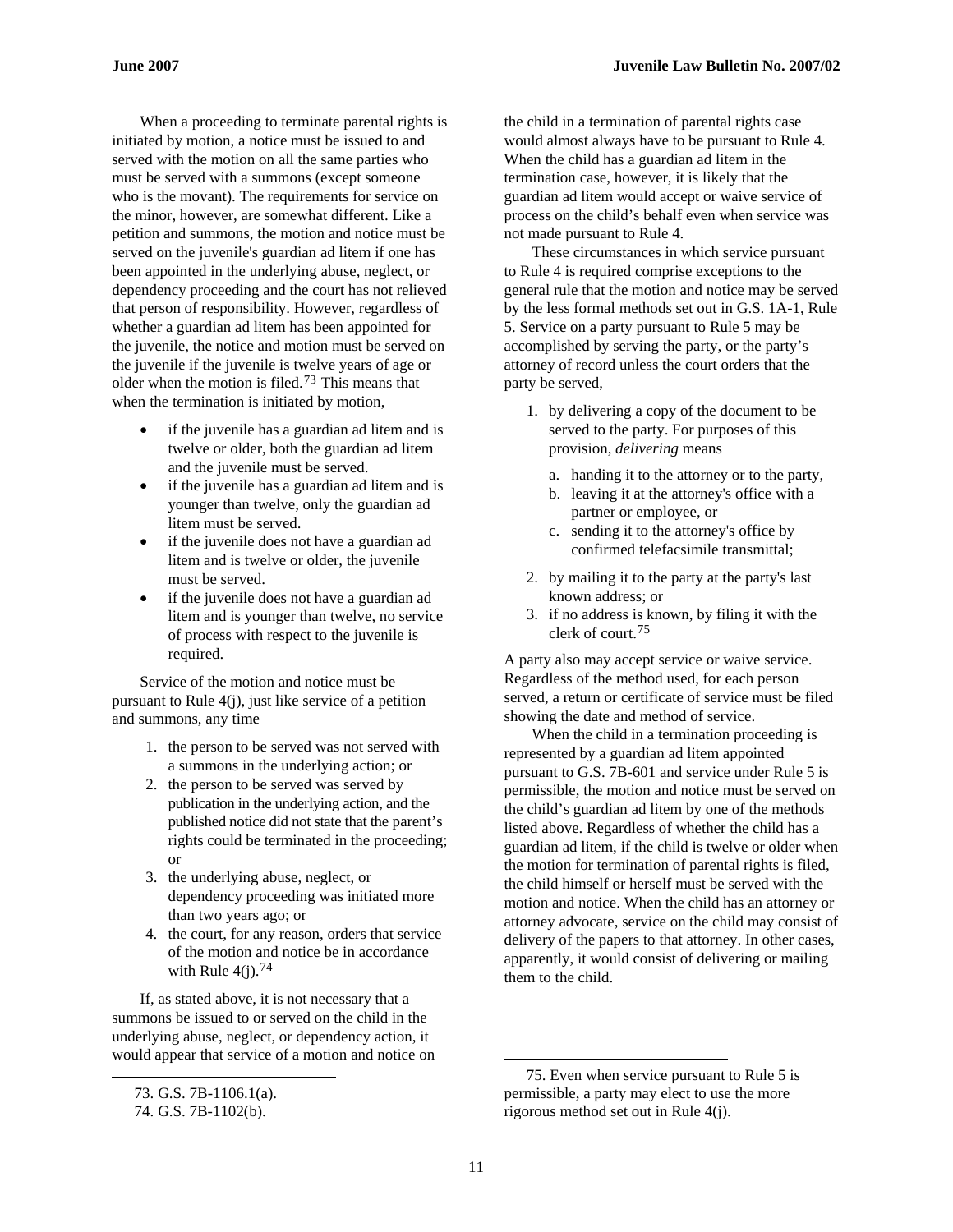#### *Summary*

An action to terminate a parent's rights may be a new action, initiated by the filing of a petition, or it may be a continuation of a pending abuse, neglect, or dependency case, initiated by the filing of a motion. The rules for the appointment of a guardian ad litem for the child and service of process on the child depend to some extent on which way the case begins.

- Regardless of how a proceeding to terminate parental rights is initiated, if the juvenile has a guardian ad litem in a pending abuse, neglect, or dependency case, that guardian ad litem continues to represent the juvenile in the termination case unless the court orders otherwise.
- If the juvenile does not already have a guardian ad litem, the court is required to appoint one only when a parent files an answer or response denying material allegations in the petition or motion.[76](#page-11-0) The court always has discretion to appoint a guardian ad litem for the juvenile.
- When the action is initiated by petition, service of process on the juvenile pursuant to Rule 4(j) is mandatory, unless waived. If the juvenile has a guardian ad litem, however, service on the juvenile consists of service on the juvenile's guardian ad litem.
- <span id="page-11-3"></span>When the action is brought as a motion in the cause of a pending abuse, neglect, or dependency case, (1) if the juvenile has a guardian ad litem appointed in the pending case, that person must be served; (2) regardless of whether there is service on a guardian ad litem, if the child is twelve or older, service on the juvenile is required; and (3) in some circumstances service must be in accordance with Rule 4(j), and in others service pursuant to Rule 5 is allowed.

#### <span id="page-11-4"></span>**Delinquency Proceedings**

A delinquent juvenile is an unemancipated minor who, while at least six years of age and not yet sixteen years of age, commits an act that would be a crime or infraction if committed by an adult.[77](#page-11-1) Delinquency cases are civil proceedings<sup>[78](#page-11-2)</sup> in juvenile

<span id="page-11-0"></span>-

(district) court, although juveniles in these cases have most of the same rights that an adult criminal defendant would have.[79](#page-11-3)

#### *Participation*

 $\overline{a}$ 

When a petition is filed alleging that a juvenile is delinquent, the juvenile respondent  $80$  is automatically entitled to appointed counsel at state expense unless someone has retained counsel for the juvenile.<sup>[81](#page-11-1)</sup> Given the civil nature of delinquency proceedings and the fact that the Juvenile Code includes no provision to the contrary, Rule 17 of the Rules of Civil Procedure would appear to require the appointment of a guardian ad litem for the juvenile. The law, however, has not been interpreted or applied to require that one be appointed.

The juvenile's attorney might request appointment of a guardian ad litem if the attorney believed the juvenile had diminished capacity to the extent that the juvenile could not "make adequately

proceedings under the Juvenile Code are governed by the Rules of Civil Procedure," citing *[In re](http://web2.westlaw.com/find/default.wl?tf=-1&rs=WLW7.02&referencepositiontype=S&serialnum=1988037117&fn=_top&sv=Split&tc=-1&findtype=Y&referenceposition=646&db=711&vr=2.0&rp=%2ffind%2fdefault.wl&mt=NorthCarolina)* [Bullabough, 89 N.C. App. 171, 179, 365 S.E.2d 642,](http://web2.westlaw.com/find/default.wl?tf=-1&rs=WLW7.02&referencepositiontype=S&serialnum=1988037117&fn=_top&sv=Split&tc=-1&findtype=Y&referenceposition=646&db=711&vr=2.0&rp=%2ffind%2fdefault.wl&mt=NorthCarolina)  [646 \(1988\)](http://web2.westlaw.com/find/default.wl?tf=-1&rs=WLW7.02&referencepositiontype=S&serialnum=1988037117&fn=_top&sv=Split&tc=-1&findtype=Y&referenceposition=646&db=711&vr=2.0&rp=%2ffind%2fdefault.wl&mt=NorthCarolina)); *In re* Allison, 143 N.C. App. 586, 547 S.E.2d 169 (2001).

79. *See* G.S. 7B-2405. A number of minors actually are criminal defendants, subject to the same procedures and punishments that apply to adult defendants. Unlike most states, North Carolina prosecutes young people as adults for offenses they commit after they reach age sixteen or after they marry or are otherwise emancipated. G.S. 7B-1604(a). In addition, the juvenile court can transfer to superior (adult criminal) court the case of a juvenile as young as thirteen if the court finds probable cause to believe the juvenile committed a felony. The court must transfer the case if the felony is first-degree murder. G.S. 7B-2200. Once a juvenile is convicted in superior court, he or she is prosecuted as an adult for any offense committed after that conviction. G.S. 7B-1604(b).

80. Delinquency proceedings are addressed in Subchapter II of G.S. Chapter 7B. The statutes relating to delinquency do not use the term *respondent*, but instead refer to the juvenile as *the juvenile*, *a juvenile in custody*, *a juvenile who has been adjudicated delinquent*, and similar terms.

The juvenile's parents also are parties to the delinquency proceeding, usually as respondents, although a parent could be the petitioner. *See* G.S. 7B-1501(20) and 7B-1600(c).

81. Juveniles are conclusively presumed to be indigent and may not waive the right to be represented. G.S. 7B-2000 and 7B-2405(6).

<sup>76.</sup> G.S. 7B-1108(c).

<sup>77.</sup> G.S. 7B-1501(7).

<span id="page-11-2"></span><span id="page-11-1"></span><sup>78.</sup> *See*, *e.g., In re* D.S.B., \_\_\_ N.C. App. \_\_\_, 634 S.E.2d 633, 634 (2006) ("[D]elinquency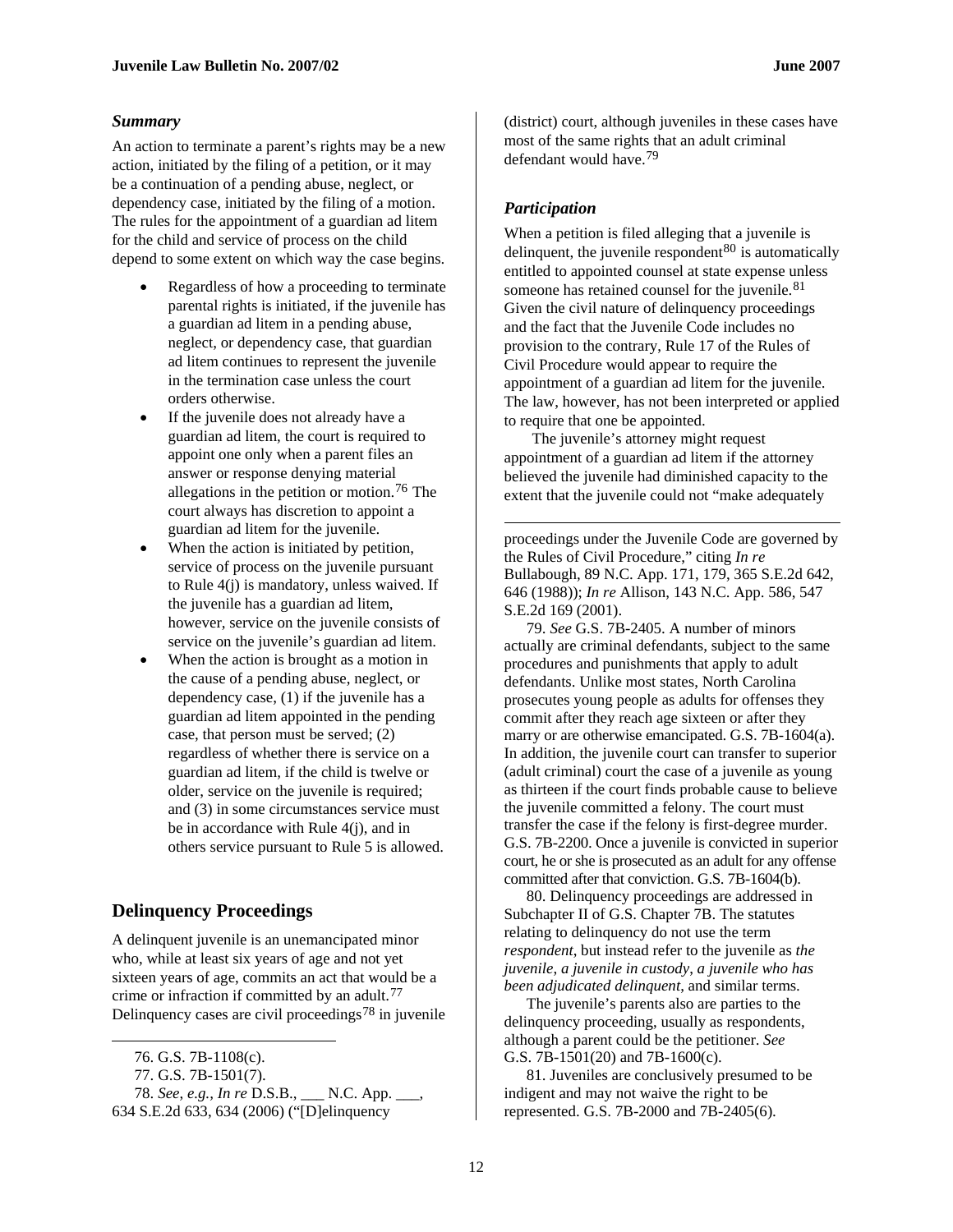considered decisions" or "adequately act in [the juvenile's] own interest."[82](#page-12-0) However, an attorney in that circumstance would be more likely to involve the juvenile's parent or guardian or to ask the court to determine that the juvenile client lacked the capacity to proceed in the delinquency matter.[83](#page-12-1)

A rarely used section of the Juvenile Code authorizes the court to appoint a guardian of the person for the juvenile in a delinquency case if (1) no parent, guardian, or custodian appears in court with the juvenile or (2) the court finds that appointment of a guardian would be in the juvenile's best interest.[84](#page-12-2) The authority and responsibilities of this type of guardian are similar to those of a parent or legal custodian, not a guardian ad litem, although a guardian appointed pursuant to this provision "may represent the juvenile in legal actions before any court."[85](#page-12-3)

#### *Service of Process*

A delinquency petition and a summons must be served personally on the juvenile and the juvenile's parent, guardian, or custodian.<sup>[86](#page-12-4)</sup> Thus, unlike other civil process, service on a juvenile who is alleged to be delinquent may not be effected by leaving the documents at the juvenile's home with a person of suitable age and discretion who lives there. The juvenile as well as a parent, guardian, or custodian may waive the sufficiency of service or process by participating in the proceeding without making a timely objection.<sup>[87](#page-12-5)</sup>

 $\overline{a}$ 

<span id="page-12-4"></span><span id="page-12-3"></span><span id="page-12-2"></span>86. G.S. 7B-1806. If the parent, guardian, or custodian cannot be found, the court may authorize service on that person, but not on the juvenile, by mail or publication.

<span id="page-12-6"></span><span id="page-12-5"></span>87. G.S. 1A-1, Rule 12(h). *See also In re* D.S.B., N.C. App. \_\_\_, 634 S.E.2d 633, 634 (2006) ("Neither Juvenile nor his counsel contested service of process or personal jurisdiction at any of the numerous hearings they participated in, and his participation in the hearings without objection constituted a general appearance for purposes of waiving any defect in service."); *In re* Hodge, 153 N.C. App. 102, 106, 568 S.E.2d 878, 880, *disc. rev. denied*, 356 N.C. 613, 574 S.E.2d 681 (2002) ("[R]espondent's and his parents' presence in the courtroom during the hearing on the simple assault

For purposes of delinquency proceedings, the legislature has incorporated into the Juvenile Code some of the requirements that apply to criminal process.[88](#page-12-6) Not all of the incorporated provisions convert well to the juvenile context, but they relate primarily to the duties of the clerk and the law enforcement officer serving process. They provide, among other things, that

- 1. The clerk must maintain a record of all process issued in a juvenile case.
- 2. A copy of the process must be delivered to the person served.
- 3. If the summons is not served within thirty days, the officer must note on it the reason it was not served and return it to the clerk in the county in which it was issued. However, failure to return the process to the clerk as required invalidates neither the process nor service made after the thirty-day period.
- 4. The clerk may reissue a summons that is returned unserved, for further attempts at service, after changing any date specified for a court appearance if appropriate.
- 5. The clerk may make a certified copy of any process when the original process has been lost or returned unserved, and the copy may be served as effectively as the original.
- 6. Upon the request of a juvenile (or the juvenile's attorney), the clerk must make and furnish to the juvenile without charge one copy of every juvenile process filed against the juvenile.

#### *Summary*

1

A delinquency proceeding is a civil action in district (juvenile) court. It involves conduct that would be a crime if the juvenile were an adult, and a juvenile who is adjudicated delinquent may be deprived of his or her liberty. For those reasons, these actions have some characteristics in common with criminal court proceedings and do not follow some of the rules that generally apply to minor parties in civil actions.

petition, respondent's denial of the allegations contained in [the] petition, and his participation in the hearing on [the] petition without objection constitute a general appearance for purposes of waiving any defect in service.").

88. G.S. 7B-1806 states that G.S. 15A-301(a), (c), (d), and (e), relating to criminal process, apply to juvenile process when a child is alleged to be delinquent or undisciplined.

<span id="page-12-1"></span><span id="page-12-0"></span><sup>82.</sup> North Carolina Revised Rules of Professional Conduct, Rule 1.14.

<sup>83.</sup> *Id*.; G.S. 7B-2401.

<sup>84.</sup> G.S. 7B-2001.

<sup>85.</sup> *Id*.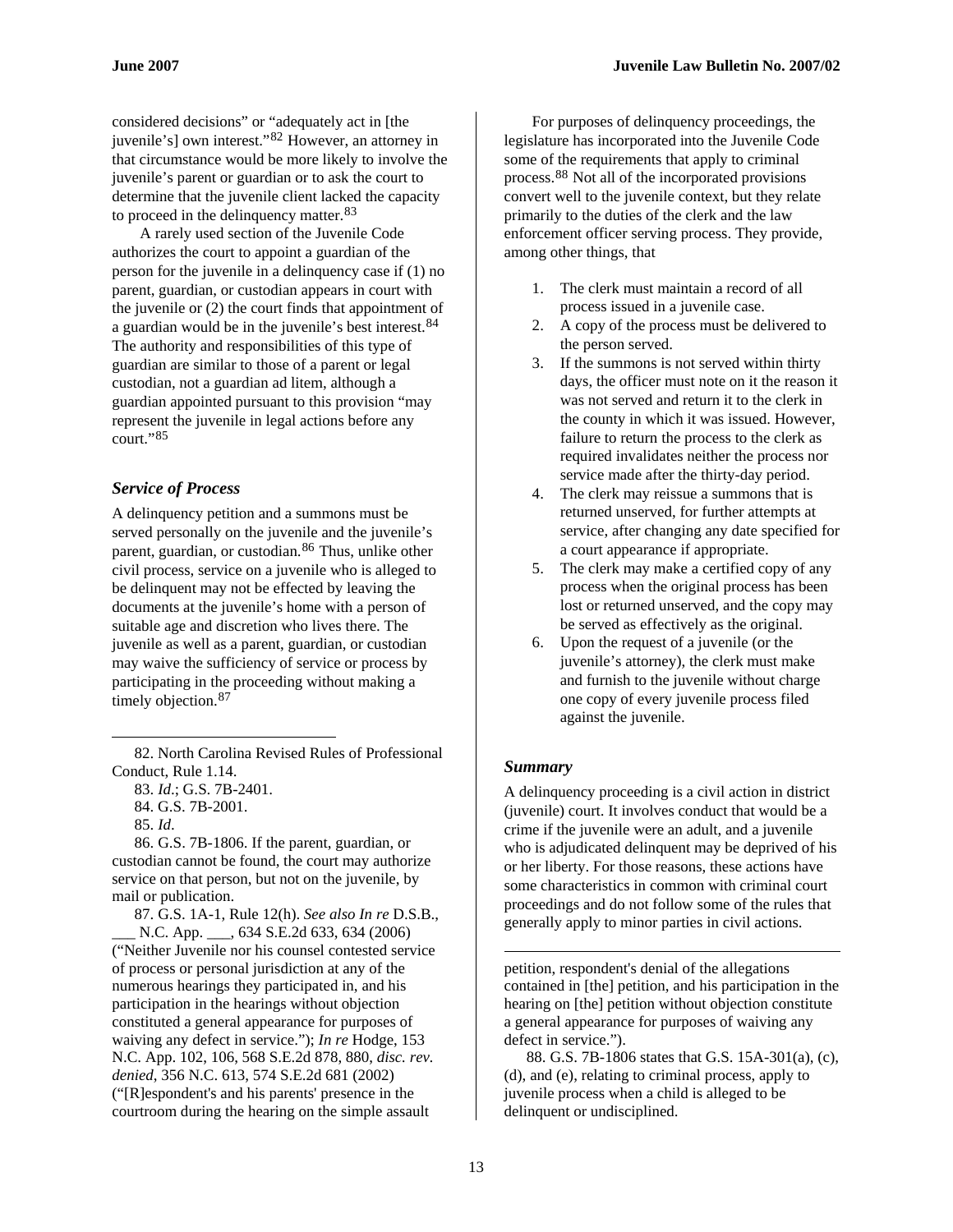- In every delinquency proceeding the juvenile who is alleged to be delinquent will be represented by counsel. Appointment of a guardian ad litem for a juvenile in a delinquency case occurs rarely if ever.
- The juvenile must be served personally with a summons and a copy of the petition. Other service methods allowed by G.S. 1A-1, Rule 4(j), are not sufficient.
- The juvenile's parent, guardian, or custodian also must be served personally unless the court authorizes service by mail or publication.
- A juvenile or other party waives any insufficiency of service or process when the party participates in the proceeding without making a timely objection.

#### **Undisciplined Juvenile Proceedings**

An undisciplined juvenile is an unemancipated minor who, while at least six years of age and not yet eighteen years of age (1) is regularly disobedient to and beyond the disciplinary control of the juvenile's parent, guardian, or custodian; (2) is found regularly in places it is unlawful for a minor to be; (3) runs away from home for longer than twenty-four hours; or (4) is under age sixteen and is unlawfully absent from school.[89](#page-13-0)

#### *Participation*

 $\overline{a}$ 

A juvenile who is alleged to be undisciplined has a right to be represented by counsel at the juvenile's or another person's expense but is not entitled to courtappointed counsel.[90](#page-13-1) In 1972 the North Carolina Supreme Court held under a former version of the Juvenile Code that neither the statute nor the Due Process Clause of the Constitution mandated that counsel be appointed for a juvenile at the initial stage of a proceeding in which the juvenile was alleged to be undisciplined.<sup>[91](#page-13-2)</sup> The court relied primarily on the

fact that the proceeding was not criminal and could not result at that stage in the juvenile's commitment to an institution in which the juvenile's freedom would be curtailed. Then Chief Justice Bobbitt dissented, stating, "Here a fourteen-year-old girl was brought before the juvenile court upon the complaint of her mother. Absent counsel, she stood alone before the court.  $\ldots$  [I]t is my opinion that due process required that counsel be assigned to represent her at any hearing which might result in an adjudication prejudicial to her."[92](#page-13-0)

The appellate courts appear to have revisited the issue only once. In 2005, in an unpublished opinion, the court of appeals relied on the Supreme Court's 1972 holding and rejected an undisciplined juvenile's contention that her due process rights were violated because the trial court heard the undisciplined petition without her having counsel present.<sup>[93](#page-13-3)</sup> The potential consequences to a juvenile of being adjudicated undisciplined are less severe under current law than they were in 1972. Under the Juvenile Code in effect at that time, an undisciplined juvenile could be placed on probation and later adjudicated delinquent and committed to an institution on the basis of a violation of probation. Now, an undisciplined juvenile may be placed on protective supervision for a maximum period of six months. A violation of the terms of protective supervision does not result in an adjudication of delinquency, but it may result in a finding of contempt and a short period of detention.<sup>[94](#page-13-4)</sup> Although the statute does not require appointment of counsel earlier in the case, it does require that counsel be appointed for an undisciplined juvenile who is alleged to be in contempt.[95](#page-13-5)

Given the civil nature of the proceeding and the fact that the Juvenile Code includes no provision to the contrary, one might expect that Rule 17 of the Rules of Civil Procedure would require a juvenile alleged to be undisciplined to participate in the proceeding through a court-appointed guardian ad litem. That expectation might be even higher than in a delinquency case, both because the juvenile does

<span id="page-13-4"></span><span id="page-13-3"></span><span id="page-13-0"></span><sup>89.</sup> G.S. 7B-1501(27). Proceedings relating to undisciplined juveniles are addressed in Subchapter II of G.S. Chapter 7B. As in the case of a delinquent juvenile, these statutes do not use the term *respondent*. Instead, they refer to the juvenile as *the juvenile*, *a juvenile who has been adjudicated undisciplined*, and similar terms.

<sup>90.</sup> G.S. 7B-2000.

<span id="page-13-5"></span><span id="page-13-2"></span><span id="page-13-1"></span><sup>91.</sup> *In re* Walker, 282 N.C. 28, 191 S.E.2d 702 (1972).

<sup>92. 282</sup> N.C. 28, 44, 191 S.E.2d 702, 712. 93. *In re* B.A.T., 174 N.C. App. 365, 620 S.E.2d 735 (2005) (Table), *cert. denied*, 360 N.C. 480, 630 S.E.2d 923 (2006).

<sup>94.</sup> The maximum period of detention for a first finding of contempt is twenty-four hours; for a second finding, three days; and for a third finding, five days—with a maximum of fourteen days for any twelve-month period. G.S. 7B-2505.

<sup>95.</sup> G.S. 7B-2000.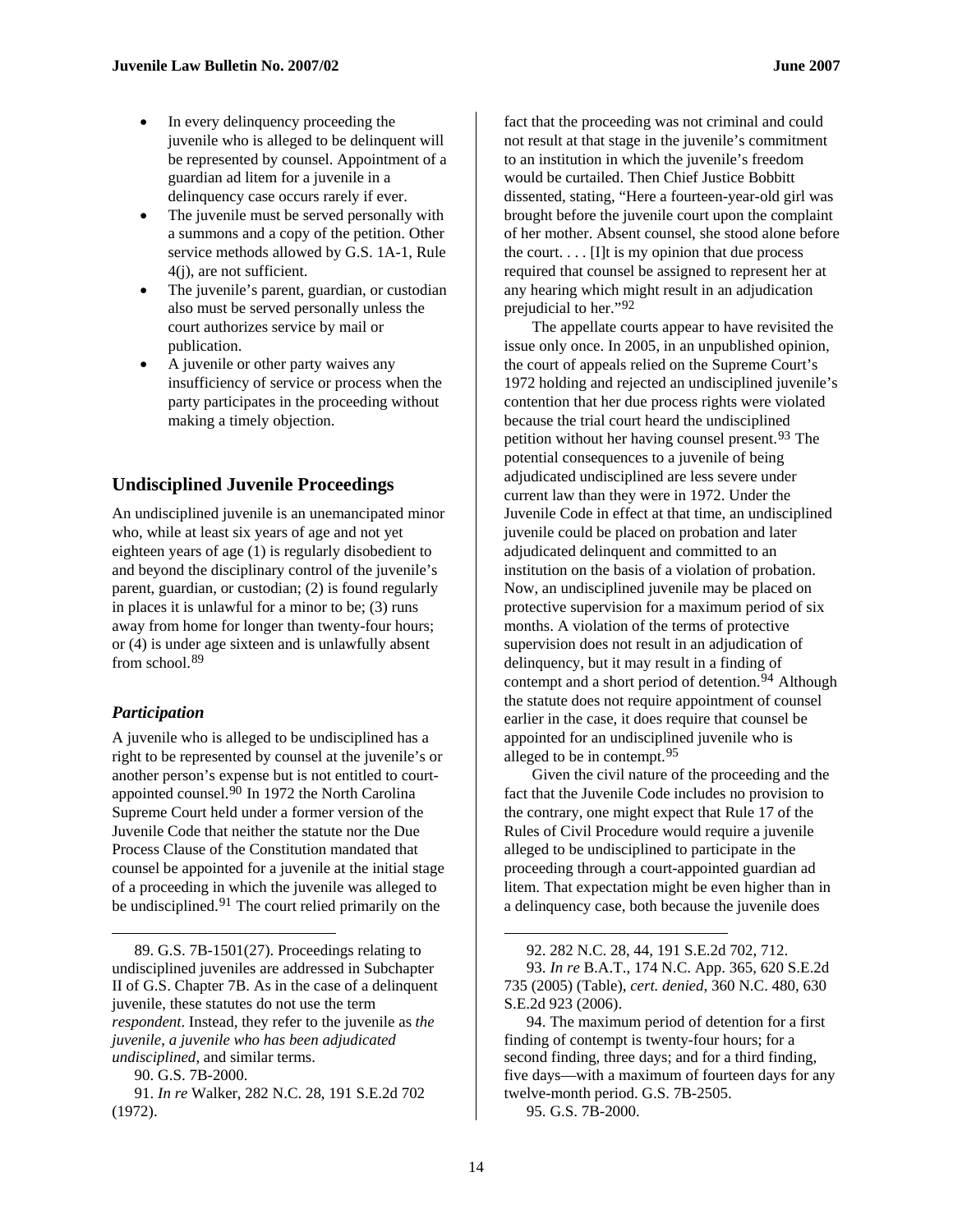not have the right to appointed counsel and because the parent who ordinarily would be expected to guard the juvenile's rights often is the person who initiated the proceeding. As in delinquency cases, however, the law has not been interpreted or applied to require appointment of a guardian ad litem for a juvenile who is alleged to be undisciplined.

Most likely, because the Juvenile Code sets out other procedures for cases involving delinquent and undisciplined juveniles and addresses the appointment of guardians ad litem expressly with regard to some juvenile cases, its silence with respect to guardians ad litem for delinquent and undisciplined juveniles is assumed to supersede the requirements of Rule 17. That, however, seems to directly contradict this statement in G.S. 1A-1, Rule 1: "These rules shall govern the procedure in the superior and district courts of the State of North Carolina in all actions and proceedings of a civil nature except when a differing procedure is prescribed by statute."

#### *Service of Process*

The Juvenile Code provisions for service of process in delinquency cases, described above, also apply to cases in which a juvenile is alleged to be undisciplined. A minor who is alleged in a juvenile proceeding to be an undisciplined juvenile must be served personally with the petition and a summons, and the juvenile's parent, guardian, or custodian also must be served personally unless the court authorizes service by mail or publication.[96](#page-14-0)

#### <span id="page-14-1"></span>*Summary*

A proceeding in which a juvenile is alleged to be undisciplined is a civil action in district (juvenile) court. It involves conduct that is not criminal and that is legally significant only because the juvenile is a minor. Although the consequences may be serious for the minor, he or she is guaranteed neither an attorney nor a guardian ad litem.

- A juvenile who is alleged to be undisciplined is not entitled to courtappointed counsel. Counsel must be appointed, however, for a juvenile who has been alleged or adjudicated to be undisciplined and is alleged to be in contempt.
- The Juvenile Code does not require appointment of a guardian ad litem for a

<span id="page-14-0"></span> $\overline{a}$ 

juvenile alleged to be undisciplined, and although Rule 17 of the Rules of Civil Procedure appears to require appointment of a guardian ad litem, that has not been the practice in the state's juvenile courts.

- The juvenile must be served personally with a summons and copy of the petition.
- The juvenile's parent, guardian, or custodian also must be served personally unless the court authorizes service by mail or publication.
- A juvenile or other party waives any insufficiency of service or process when the party participates in the proceeding without making a timely objection.

#### **Parental Control Actions**

Under G.S. 7B-3404 a child's parent, guardian, or custodian, or a person who has assumed the status and obligations of a parent without having legal custody of the child, may file a civil action in district court against a minor defendant to enforce that adult's parental or custodial authority over the minor.<sup>[97](#page-14-1)</sup> If the verified complaint alleges that the juvenile has left home and refuses to return and comply with the responsible adult's direction or control, the court may issue an ex parte order directing the juvenile to appear before the court, ordering the juvenile to comply with further court orders, and authorizing the sheriff to enter a home or other

97. G.S. 7B-3404. The statute provides that any defendant's failure to comply with the court's order in such an action is punishable "as for contempt." In 1998 the North Carolina Court of Appeals held that the contempt remedy—committing the minor defendant to detention for willfully violating the court's order—was available only for minor defendants who were sixteen or seventeen years of age, because the Juvenile Code provided the exclusive procedures applicable to undisciplined behavior by children younger than sixteen. Taylor v. Robinson, 131 N.C. App. 337, 508 S.E.2d 289 (1998). Enactment of the current Juvenile Code, G.S. Chapter 7B, effective July 1, 1999, cast doubt on the continued validity of that holding by (1) incorporating the provisions for a civil action to enforce parental authority as part (Article 34) of the Juvenile Code and (2) expanding the definition of *undisciplined juvenile* to include sixteen- and seventeen-year-olds rather than just minors younger than sixteen.

1

<sup>96.</sup> G.S. 7B-1806.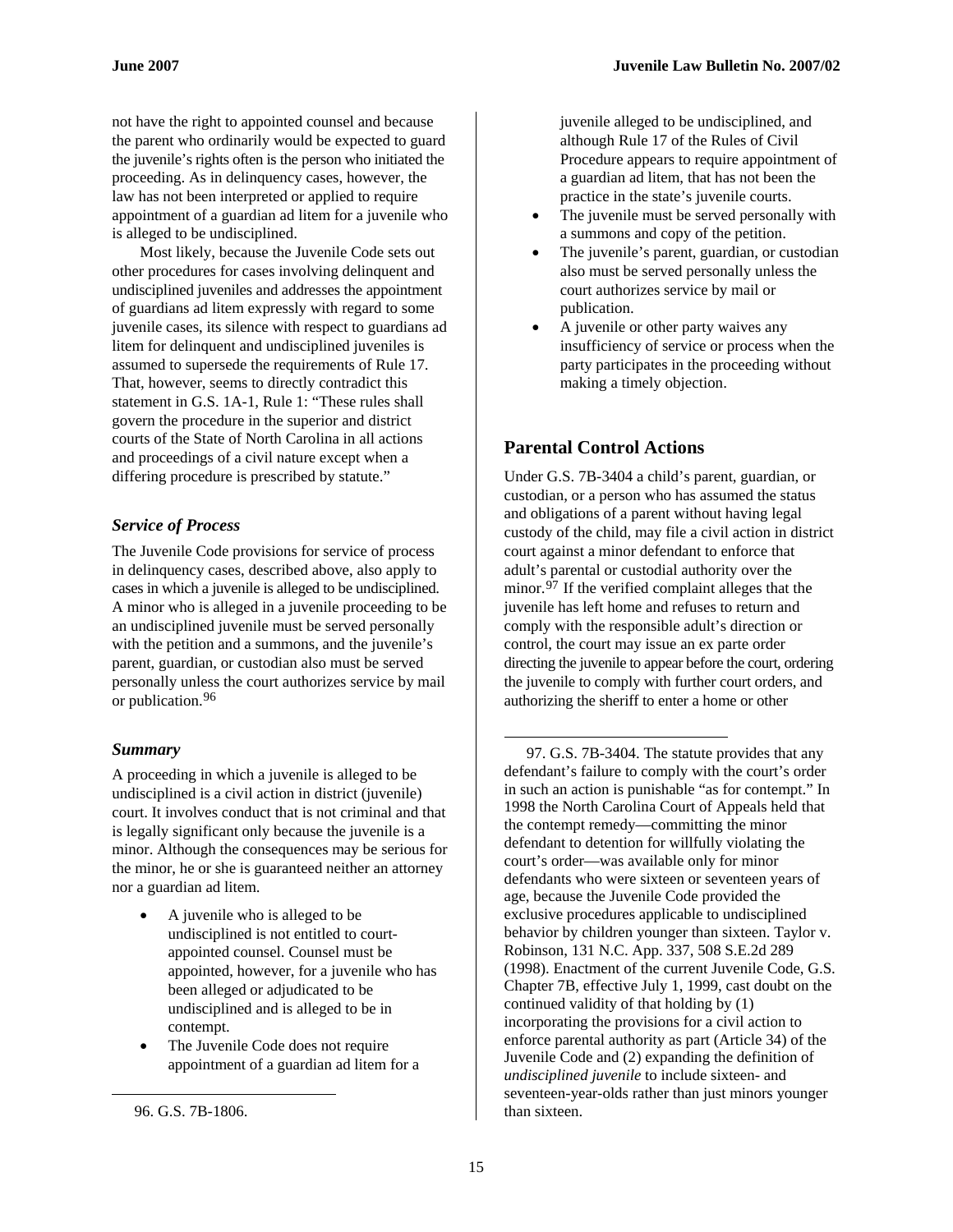location to look for the juvenile, serve the order, or take custody of the juvenile.

#### *Participation*

The statute is silent regarding representation of the minor or appointment of a guardian ad litem. It does state that "the juvenile, or anyone acting in the juvenile's behalf," may file an answer to the complaint.[98](#page-15-0)

That language might suggest that the juvenile may participate in the action on his or her own. On the other hand, the statute creates a civil action and does not prescribe a procedure that explicitly contradicts or supersedes Rule 17 of the Rules of Civil Procedure. Therefore, the better assumption is that Rule 17 requires that the juvenile participate in the case through a general or testamentary guardian or a court-appointed guardian ad litem.

#### *Service of Process*

The statute's only reference to service of process is a requirement that any ex parte order the court issues when the action is filed "be served by the sheriff upon the juvenile." Because the statute does not provide different procedures, the general rules set out in the Rules of Civil Procedure should be followed with respect to process and services of process—the complaint and summons should be served on the juvenile and on a custodial parent or guardian, another person who has custody and control of the juvenile, or, if there is no such person, on a guardian ad litem appointed pursuant to Rule 17. The fact that the plaintiff usually is a custodial parent or guardian or another person entitled to exercise care and control of the juvenile reinforces the notion that a guardian ad litem should be appointed for the juvenile pursuant to G.S. 1A-1, Rule 17.

#### **Legitimation Proceedings**

<span id="page-15-3"></span><span id="page-15-2"></span>Two statutes provide judicial procedures through which a putative father can seek to legitimate his child. One applies when the mother was unmarried when the child was born.<sup>[99](#page-15-1)</sup> The other, a more recent statute, applies when someone other than the petitioner is legally presumed to be the child's father

<span id="page-15-4"></span><span id="page-15-1"></span><span id="page-15-0"></span>-

because of his marriage to the child's mother.<sup>[100](#page-15-2)</sup> The child is a necessary party in every legitimation proceeding.

#### *Participation*

Only the newer legitimation statute, for cases in which there is a presumptive father, includes an explicit requirement that a guardian ad litem be appointed to represent the child if the child is a minor. The same requirement applies in proceedings under the older statute, at least when the child does not have a general or testamentary guardian. In a case decided in 1985, the North Carolina Supreme Court said, "We also note that [G.S. 49-10](http://web2.westlaw.com/find/default.wl?tf=-1&rs=WLW7.02&fn=_top&sv=Split&tc=-1&findtype=L&docname=NCSTS49-10&db=1000037&vr=2.0&rp=%2ffind%2fdefault.wl&mt=NorthCarolina) provides that the child is a necessary party to the proceeding. [Rule 17](http://web2.westlaw.com/find/default.wl?tf=-1&rs=WLW7.02&fn=_top&sv=Split&tc=-1&findtype=L&docname=NCSTRCPS1A-1R17&db=1000037&vr=2.0&rp=%2ffind%2fdefault.wl&mt=NorthCarolina)  [of the North Carolina Rules of Civil Procedure](http://web2.westlaw.com/find/default.wl?tf=-1&rs=WLW7.02&fn=_top&sv=Split&tc=-1&findtype=L&docname=NCSTRCPS1A-1R17&db=1000037&vr=2.0&rp=%2ffind%2fdefault.wl&mt=NorthCarolina) requires that a minor defend only by general or testamentary guardian or by guardian ad litem. [Rule](http://web2.westlaw.com/find/default.wl?tf=-1&rs=WLW7.02&fn=_top&sv=Split&tc=-1&findtype=L&docname=NCSTRCPS1A-1R17&db=1000037&vr=2.0&rp=%2ffind%2fdefault.wl&mt=NorthCarolina)  [17](http://web2.westlaw.com/find/default.wl?tf=-1&rs=WLW7.02&fn=_top&sv=Split&tc=-1&findtype=L&docname=NCSTRCPS1A-1R17&db=1000037&vr=2.0&rp=%2ffind%2fdefault.wl&mt=NorthCarolina) also gives the court authority to appoint a guardian ad litem for the minor notwithstanding the existence of a general or testamentary guardian  $\dots$  ."<sup>[101](#page-15-3)</sup>

#### *Service of Process*

Because the statute is silent about service of process on the child in a legitimation proceeding, service is pursuant to G.S. 1A-1, Rule 4(j), as in other civil actions.

#### *Note on Paternity Actions*

Only a putative father may initiate a legitimation proceeding, which is a special proceeding before the clerk of superior court. A civil district court action to establish paternity, on the other hand, may be brought by the mother, the father, the child, the personal representative of the mother or child, or, in some circumstances, the director of the county department of social services.[102](#page-15-4) The effect of a determination of paternity in a civil action is almost indistinguishable from that of a legitimation.<sup>[103](#page-15-0)</sup> Nevertheless, although the child may initiate a civil paternity action, the

100. G.S. 49-12.1. The presumed father is a necessary party to the proceeding.

101. In the Matter of the Legitimation of Locklear, 314 N.C. 412, 421, 334 S.E.2d 46, 52 (1985).

102. G.S. 49-16.

103. *See* G.S. 49-11 and 49-15. *See also* Rosero v. Blake, 357 N.C. 193, 581 S.E.2d 41 (2003), *cert. denied,* 540 U.S. 1177, 124 S. Ct. 1407, 158 L. Ed. 2d 78 (2004).

 <sup>98.</sup> G.S. 7B-3404. 99. G.S. 49-10.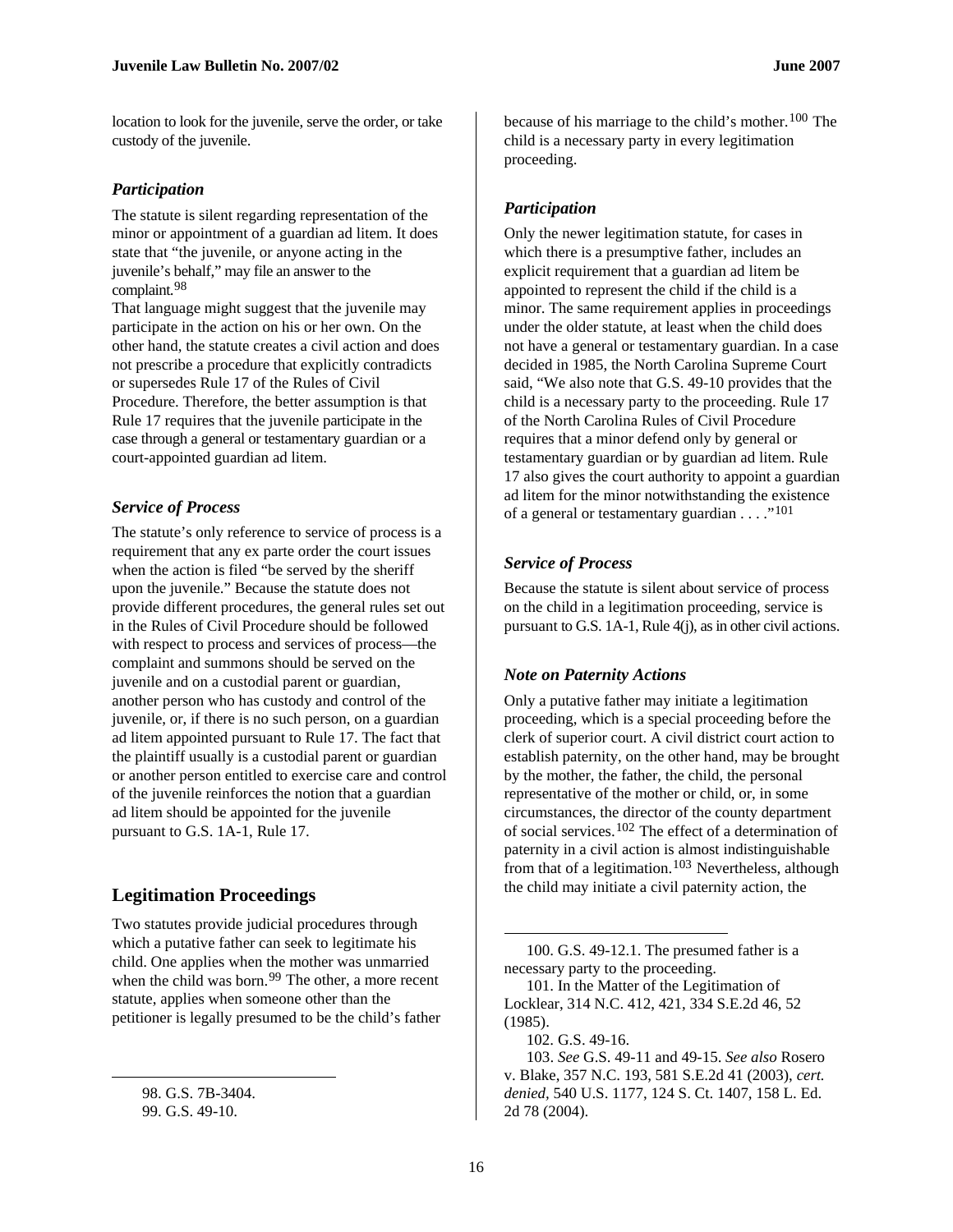child is not a necessary party when the action is initiated by someone else.[104](#page-16-0)

#### *Summary*

1

In any legitimation proceeding,

- the child must be named as a respondent.
- the child must be served as required by the generally applicable provisions of G.S. 1A-1, Rule 4(j).
- if the proceeding is brought under G.S. 49-12.1, the court must appoint a guardian ad litem for the child pursuant to G.S. 1A-1, Rule 17.
- if the proceeding is brought under G.S. 49-10, the court must appoint a guardian ad litem for the child pursuant to G.S. 1A-1, Rule 17, unless the child has a general or testamentary guardian, and in that circumstance the court has the option of appointing a guardian ad litem for the child.

# **Specific Actions and Proceedings: The Minor as Petitioner or Plaintiff**

Some statutes specifically authorize minors to initiate civil court actions. The general rules governing participation and service of process discussed above apply when the statute does not prescribe another procedure. The general rules apply, for example, in

- civil actions to establish paternity,  $105$
- civil actions for child support, and  $106$
- special proceedings to change the child's name.[107](#page-16-3)

Other statutes carve substantial exceptions into the general rules governing how minor parties participate in civil litigation that they initiate.

## **Emancipation**

A minor who is sixteen or seventeen years of age may petition the court in a juvenile proceeding for a decree of emancipation.[108](#page-16-4) The minor is not entitled to court-appointed counsel, and the Juvenile Code is silent with respect to the need for a guardian ad litem to be appointed for the minor.

Although the legislature might have reasoned that a minor seeking emancipation should be expected to participate in the proceeding as if he or she were already emancipated, there is no indication in the statute that the provisions of G.S. 1A-1, Rule 17, do not apply. In addition, the statute provides that "as of entry of the final decree of emancipation," the minor "has the same right to . . . sue and to be sued . . . as if the petitioner were an adult."[109](#page-16-5) Therefore, until entry of a final decree, the better assumption is that even in an emancipation proceeding the minor should participate through a general or testamentary guardian or a guardian ad litem appointed pursuant to Rule 17.

#### **Waiver of Parental Consent to Minor's Abortion**

A minor female who is pregnant may petition the court in a confidential juvenile proceeding for an order allowing her to obtain an abortion without parental consent.<sup>[110](#page-16-2)</sup> Specific provisions in the statute clearly supersede the requirements in G.S. 1A-1, Rule 17. The minor petitioner, regardless of her age, may choose whether to participate in the proceeding by herself or through a guardian ad litem.<sup>[111](#page-16-3)</sup> In addition, she has a right to appointed counsel without regard to her financial means, but she is not required

<span id="page-16-0"></span><sup>104.</sup> Smith v. Bumgarner, 115 N.C. App. 149, 443 S.E.2d 744 (1994) ("If the legislature had intended to require the child to be joined as a necessary party in an action under [G.S. § 49-14,](http://web2.westlaw.com/find/default.wl?tf=-1&rs=WLW7.04&fn=_top&sv=Split&tc=-1&findtype=L&docname=NCSTS49-14&db=1000037&vr=2.0&rp=%2ffind%2fdefault.wl&mt=NorthCarolina) then it would have specifically stated such, as it did in [G.S. § 49-10](http://web2.westlaw.com/find/default.wl?tf=-1&rs=WLW7.04&fn=_top&sv=Split&tc=-1&findtype=L&docname=NCSTS49-10&db=1000037&vr=2.0&rp=%2ffind%2fdefault.wl&mt=NorthCarolina).").

<span id="page-16-4"></span><span id="page-16-1"></span><sup>105.</sup> *See* G.S. 49-14 through 49-16. The last section also authorizes "the personal representative of the . . . child" to bring the action.

<span id="page-16-5"></span><span id="page-16-2"></span><sup>106.</sup> G.S. 50-13.4(a) states that "a minor child by his guardian may institute an action" for the child's support.

<span id="page-16-3"></span><sup>107.</sup> G.S. 101-2 describes when an application to change a child's name may be filed by the child's parent, guardian, or guardian ad litem.

<sup>108.</sup> G.S. 7B-3500 through 7B-3509.

<sup>109.</sup> G.S. 7B-3507.

<sup>110.</sup> *See* G.S. 90-21.6 through 90-21.10. The minor in effect seeks an order emancipating her for the sole purpose of consenting to an abortion.

<sup>111.</sup> G.S. 90-21.8(b). The court is required to "ensure that the minor or her guardian ad litem is given assistance in preparing and filing the petition."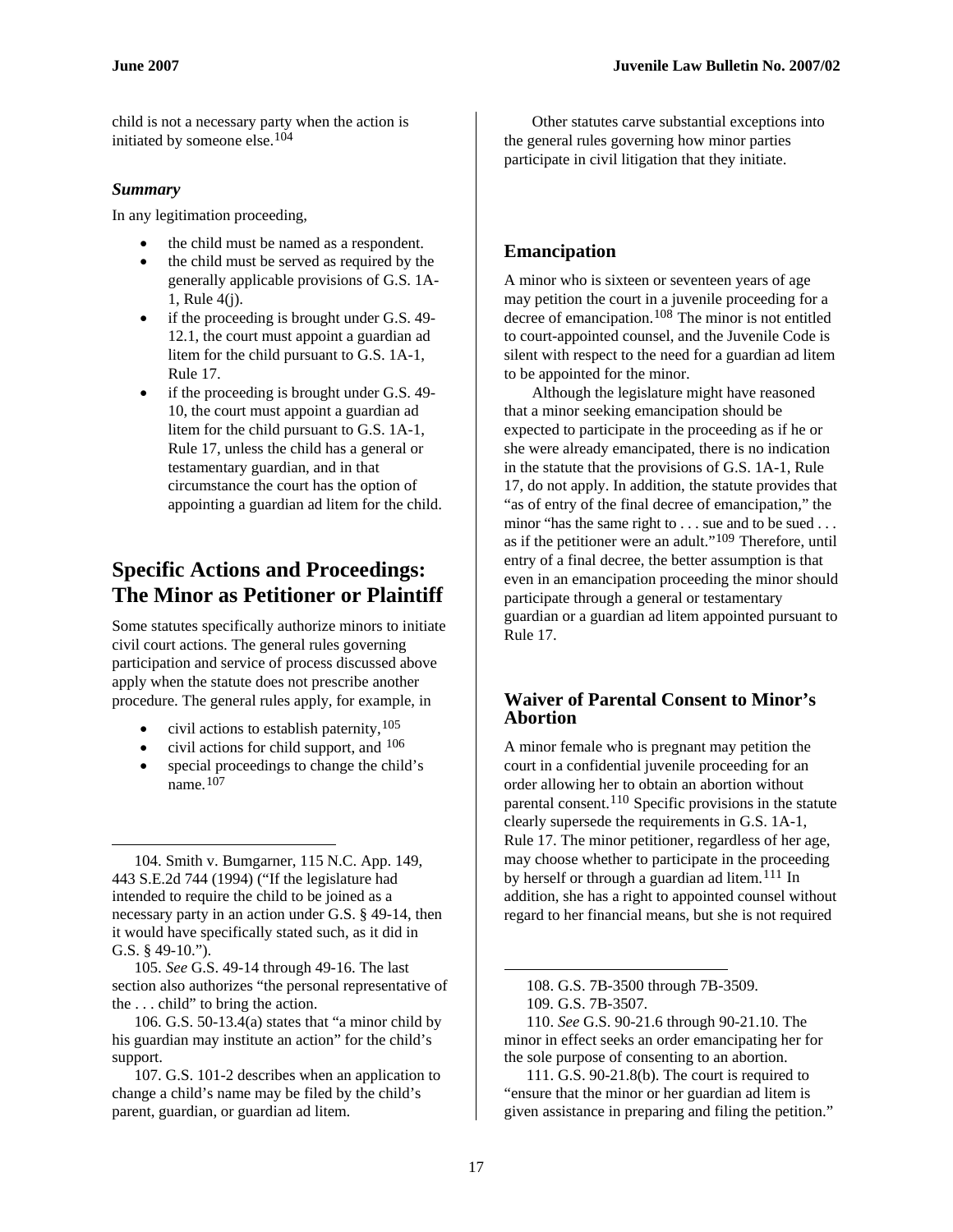to be represented by counsel.<sup>[112](#page-17-0)</sup> No one other than the minor petitioner is a necessary party to the proceeding, and she has a right to require that her parents, guardian, or custodian not be notified of the proceeding.

#### **Marriage**

In North Carolina, the county register of deeds may issue a marriage license to an unemancipated minor who is fourteen or fifteen years of age only if the minor has obtained a court order authorizing him or her to marry.<sup>113</sup> The minor may obtain such an order only if the couple seeking to marry are the parents of a child, whether the child has been born or is in utero. A fourteen- or fifteen-year-old female who wants to marry the father of her child (whether born or unborn), or a fourteen- or fifteen-year-old male who wants to marry the mother of his child (whether born or unborn), may file a civil action in district court seeking judicial authorization to marry.<sup>[114](#page-17-2)</sup> The minor plaintiff may be represented by counsel but is not entitled to court-appointed counsel.<sup>[115](#page-17-3)</sup> The minor is responsible for paying the filing fees for a civil action and for ensuring that the complaint and summons are served on his or her parents, the person the minor wants to marry, and any other necessary parties.

In an interesting and unique mix of provisions, the statute (1) specifically authorizes the minor to participate in the court action on his or her own behalf; (2) requires the court to appoint a guardian ad litem for the minor pursuant to G.S. 1A-1, Rule 17; (3) requires that the guardian ad litem be an attorney; (4) makes clear that the guardian ad litem's role is to represent the minor's best interest, not the minor's wishes; (5) describes the guardian ad litem's authority and responsibility in terms similar to those of a guardian ad litem appointed for a child in an abuse or neglect proceeding; and (6) requires the minor petitioner to serve a copy of the complaint on

 $\overline{a}$ 

<span id="page-17-5"></span><span id="page-17-4"></span><span id="page-17-1"></span><span id="page-17-0"></span>113. G.S. 51-1 and 51-2.1. A minor who is sixteen or seventeen years of age may marry only with the consent of a parent who has full or joint legal custody of the minor or the minor's legal guardian or custodian. A minor who is younger than fourteen may not marry in North Carolina.

<span id="page-17-6"></span><span id="page-17-2"></span>114. G.S. 51-2.1.

<span id="page-17-3"></span>115. G.S. 51–2.1(c).

#### **Proceeding for Approval of a Minor's Contract**

Article 2 of Chapter 48A of the General Statutes establishes a procedure for obtaining court approval of certain contracts entered into by unemancipated minors. After approval of the contract by the superior court, the minor cannot disaffirm the contract on the basis of his or her minority if the contract is valid in other respects. Any party to the contract may initiate the action in superior court. For purposes of this type of proceeding, the statute says that the minor's custodial parent or guardian "shall be considered the minor's guardian ad litem," unless the court finds that the minor's interests require that someone else be appointed as the guardian ad litem.<sup>[117](#page-17-4)</sup>

# **Specific Actions and Proceedings: When the Minor is Not a Party**

Sometimes, even when the child is not a party to the civil action, the child's interests in the proceeding may be represented by an attorney or guardian ad litem. Some of the proceedings for which the General Assembly has either required such representation or given courts authority to require it are described below.

- 1. In an adoption proceeding, the court has discretion to appoint either an attorney or a guardian ad litem to represent "the interests of the adoptee" if the adoption is contested.<sup>[118](#page-17-5)</sup>
- 2. If an adoption proceeding involves a parent who has been adjudicated incompetent, the court is required to appoint a guardian ad litem for the child unless the child already has a guardian.<sup>[119](#page-17-6)</sup> The child's guardian ad litem is responsible for evaluating the

<sup>112.</sup> G.S. 90-21.8(c).

<sup>116.</sup> G.S. 51-2.1. The procedures for compensation of the guardian ad litem are determined by the rules of the Office of Indigent Defense Services. *See* G.S. 7A-451(f).

<sup>117.</sup> G.S. 48A-12(d).

<sup>118.</sup> G.S. 48-2-201.

<sup>119.</sup> G.S. 48-3-602. This requirement is in addition to the requirement that the court appoint a guardian ad litem for the incompetent parent.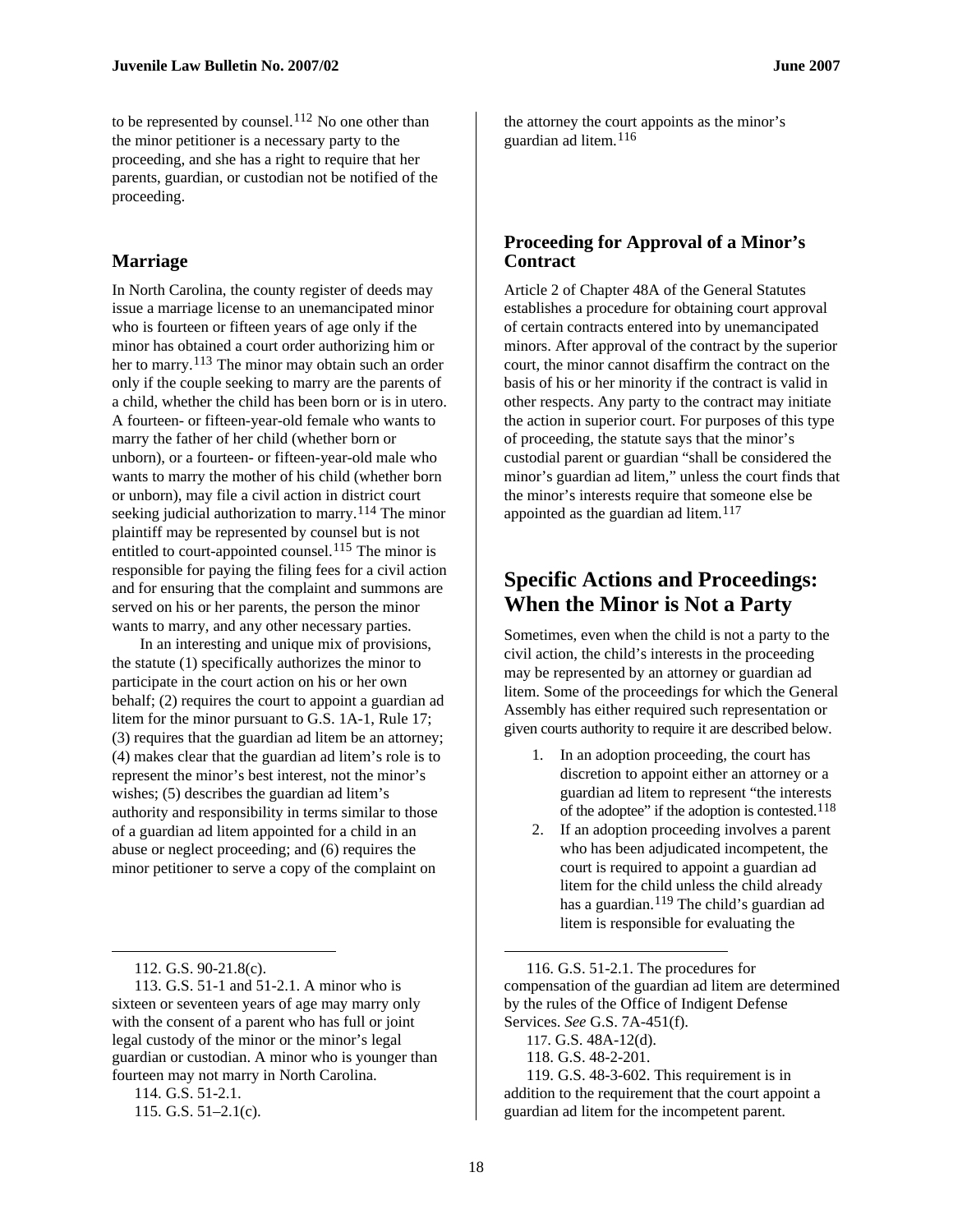incompetent parent's condition, the likelihood that the parent will be restored to competency, the relationship between the child and the parent, alternatives to adoption, and other facts and circumstances relevant to whether the adoption should proceed.<sup>[120](#page-18-0)</sup>

- 3. Article 21 of G.S. Chapter 35A establishes procedures through which a parent who suffers from a progressive chronic illness or an irreversible fatal illness may designate a standby guardian to be responsible for the parent's child when the parent becomes incapacitated or debilitated or when the parent consents. In a proceeding for the appointment of a standby guardian for a child, the clerk "may appoint a volunteer guardian ad litem," if one is available, to
	- represent the child's best interests;
	- where appropriate, express the child's wishes;
	- conduct an investigation to determine the facts, the child's needs, and available resources within the family;
	- protect and promote the child's best interests until relieved of responsibility by the clerk; and
	- if directed by the clerk to do so, conduct an investigation to determine the fitness of the proposed standby guardian to perform the duties that role entails.[121](#page-18-1)
- 4. When the court awards custody of a child to a party in a domestic violence action, the court may consider "ordering . . . appointment of a guardian ad litem or attorney for the minor child."<sup>[122](#page-18-2)</sup>
- 5. The North Carolina Uniform Trust Code, G.S. Chapter 36C, provides for only limited application of G.S. 1A-1, Rule  $17.123$  $17.123$ Absent a conflict of interest, the code allows a parent to represent the parent's child if the

<span id="page-18-1"></span>121. G.S. 35A-1379. The statute is silent with respect to who might serve as a volunteer guardian ad litem.

122. G.S. 50B-3(a1)(3)h.

 $\overline{a}$ 

child does not have a general guardian, guardian of the estate, or guardian of the person.[124](#page-18-4) If the court finds that a child's interest is not represented or that available representation might be inadequate, the court may appoint a guardian ad litem for the child. The guardian ad litem is authorized to give consent and otherwise act on the child's behalf in any matter under the chapter, even if no court action is pending.[125](#page-18-5)

## **Conclusion**

Many people go through their entire lives having no involvement with the courts. No one, however, is too young to be the defendant or respondent in a civil court action or to initiate a civil action. The Rules of Civil Procedure address the means by which an unemancipated minor must participate in a civil action and the steps another party must take to properly serve a minor party. Those rules apply in every civil action unless another statute prescribes a different procedure for a particular type of action.

These generally applicable procedures, in Rules 4(j) and 17 of the Rules of Civil Procedure, could be improved by

- 1. clarification of the types of guardian through which a minor may initiate or defend a civil action and consistency with other statutes in that regard;
- 2. more detailed articulation of the role of a guardian ad litem appointed for a minor party pursuant to Rule 17 of the Rules of Civil Procedure;
- 3. establishment of a minimum age at which service of process on the minor party himself or herself is required;
- 4. clarification of the kinds of substituted service that are appropriate for minors below the minimum age; and
- 5. creation of exceptions or alternative procedures for serving children when the contents of the pleadings or other materials to be served are inappropriate for viewing by the minor party.

A number of statutes refer specifically to children as parties, as potential parties, or as persons

124. G.S. 36C-3-303(6). 125. G.S. 36C-3-305.

<span id="page-18-0"></span><sup>120.</sup> G.S. 48-3-602. After a hearing, the court may order the parent's guardian ad litem to execute a consent to the adoption on behalf of the incompetent parent.

<span id="page-18-5"></span><span id="page-18-4"></span><span id="page-18-3"></span><span id="page-18-2"></span><sup>123.</sup> G.S. 36C-2-205(e) ("[N]othing in Rule 17 requires the appointment of a guardian ad litem for a party represented except as provided under G.S. 36C-3-305.").